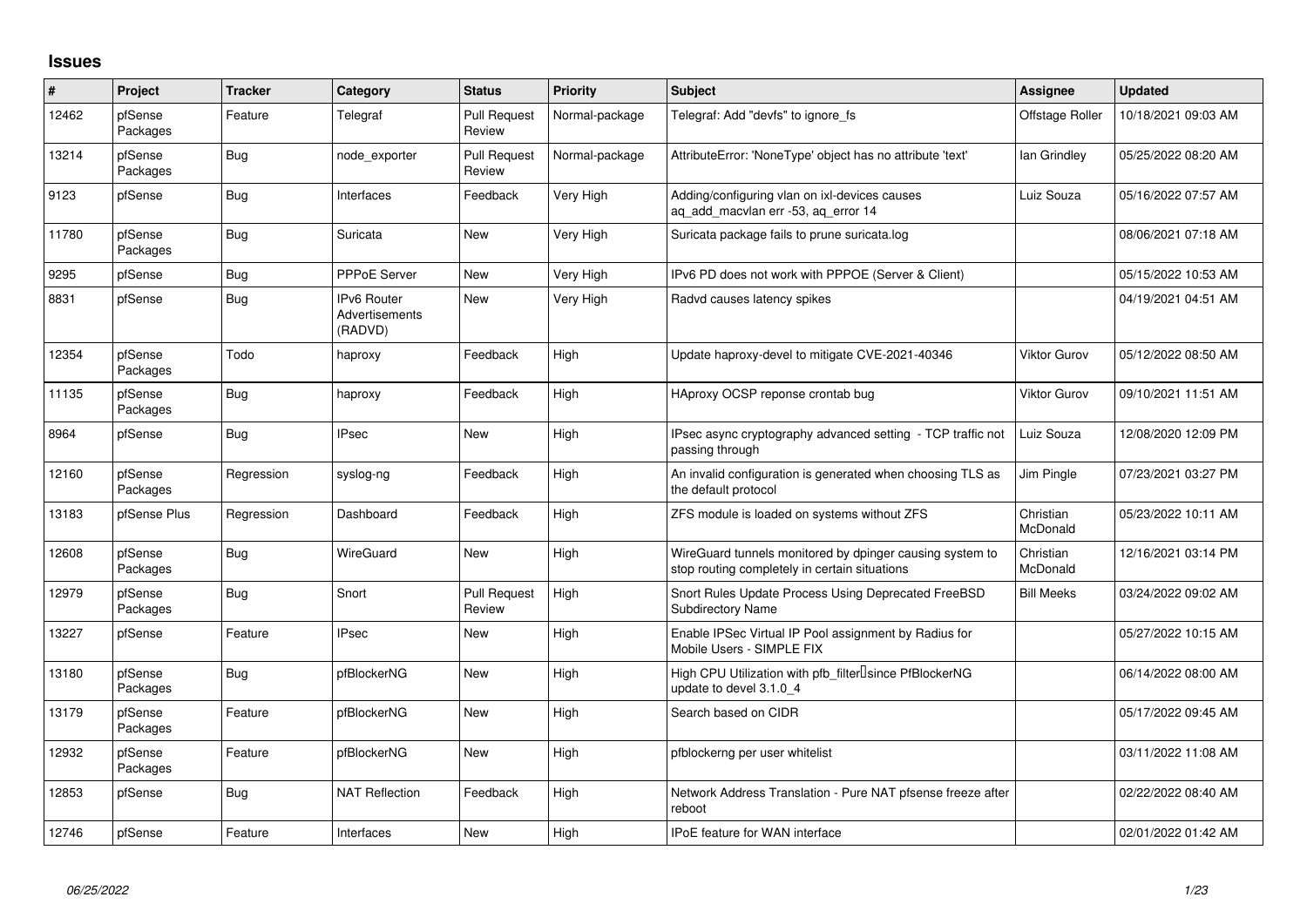| #     | Project             | <b>Tracker</b> | Category             | <b>Status</b> | <b>Priority</b> | <b>Subject</b>                                                                                                                                                                | Assignee | <b>Updated</b>      |
|-------|---------------------|----------------|----------------------|---------------|-----------------|-------------------------------------------------------------------------------------------------------------------------------------------------------------------------------|----------|---------------------|
| 12732 | pfSense<br>Packages | <b>Bug</b>     | squidguard           | New           | High            | Squid https filtering squidguard acl target list - erratic<br>behaviour                                                                                                       |          | 01/26/2022 09:11 AM |
| 12632 | pfSense             | <b>Bug</b>     | Gateways             | New           | High            | Assigning a /30 WAN IP address at the console does not<br>save the gateway correctly                                                                                          |          | 05/17/2022 02:28 PM |
| 12607 | pfSense Plus        | Bug            | Hardware / Drivers   | New           | High            | Instability with Snort Inline with AWS Instances                                                                                                                              |          | 01/10/2022 09:03 PM |
| 12520 | pfSense<br>Packages | Feature        | Squid                | New           | High            | [Squid] - Allow or Deny Mappings from IP/Host/GeoIP<br>sources                                                                                                                |          | 11/12/2021 02:13 PM |
| 11992 | pfSense             | <b>Bug</b>     | Virtual IP Addresses | Confirmed     | High            | GRE Tunnel - Does not work with a virtual IP as endpoint                                                                                                                      |          | 06/04/2021 01:16 AM |
| 11936 | pfSense<br>Packages | <b>Bug</b>     | <b>FRR</b>           | Incomplete    | High            | FRR does not connect BGP when using password                                                                                                                                  |          | 05/19/2021 08:12 AM |
| 11572 | pfSense<br>Packages | <b>Bug</b>     | pfBlockerNG          | New           | High            | Auto created firewall rules have IPv4 as protocol only - even<br>for IPv6 lists.                                                                                              |          | 03/10/2021 01:08 AM |
| 11563 | pfSense<br>Packages | Bug            | <b>BIND</b>          | New           | High            | BIND GUI writes TXT records > 255 characters                                                                                                                                  |          | 02/27/2021 07:11 AM |
| 11534 | pfSense<br>Packages | Regression     | FreeRADIUS           | New           | High            | FreeRADIUS EAP anonymous connection forbidden<br>out-of-tunnel                                                                                                                |          | 07/14/2021 02:32 AM |
| 11158 | pfSense<br>Packages | Bug            | <b>FRR</b>           | New           | High            | <b>FRR Prefix Lists</b>                                                                                                                                                       |          | 12/30/2020 04:55 PM |
| 10760 | pfSense<br>Packages | <b>Bug</b>     | <b>BIND</b>          | New           | High            | pfSense BIND 9.14.12 server terminates due to assertion<br>failure                                                                                                            |          | 07/11/2020 04:53 PM |
| 10252 | pfSense<br>Packages | <b>Bug</b>     | pfBlockerNG          | New           | High            | pfblockerng-devel                                                                                                                                                             |          | 02/11/2020 05:18 PM |
| 9724  | pfSense<br>Packages | <b>Bug</b>     | pfBlockerNG          | New           | High            | pfblockerng-firewall-filter-service-will-not-start                                                                                                                            |          | 09/05/2019 06:32 AM |
| 9136  | pfSense             | Bug            | DHCP (IPv6)          | New           | High            | IPv6 Tracking Interfaces Lose IPv6 Address in Certain Cases                                                                                                                   |          | 04/21/2022 12:39 PM |
| 9046  | pfSense<br>Packages | Feature        | Telegraf             | New           | High            | telegraf feature request                                                                                                                                                      |          | 02/18/2019 03:38 PM |
| 8513  | pfSense<br>Packages | <b>Bug</b>     | FreeRADIUS           | New           | High            | Freeradius 3.x Idap problem                                                                                                                                                   |          | 02/18/2019 05:22 PM |
| 8438  | pfSense<br>Packages | <b>Bug</b>     | haproxy              | New           | High            | haproxy: can't use ACL for cert with http-response actions                                                                                                                    |          | 05/24/2018 01:12 PM |
| 8158  | pfSense             | Bug            | Interfaces           | New           | High            | IPv6 Track Interface issue with more than one WAN-Gateway<br>and a number of internal interfaces at least track interface<br>from one interface does not work on regular base |          | 12/03/2017 09:00 AM |
| 8089  | pfSense             | <b>Bug</b>     | Interfaces           | New           | High            | VLAN page breaks after config restore to new hardware.                                                                                                                        |          | 11/21/2017 01:38 PM |
| 8050  | pfSense             | Bug            | Interfaces           | New           | High            | Enabling bridge while interfaces have link freezes console                                                                                                                    |          | 11/03/2017 04:38 PM |
| 7730  | pfSense             | <b>Bug</b>     | Interfaces           | New           | High            | 2.3.4_1 greX: loop detected when hit save on filter rules or<br>interfaces                                                                                                    |          | 07/27/2017 08:16 AM |
| 7521  | pfSense             | Feature        | Package System       | New           | High            | Package Updates via Mirror                                                                                                                                                    |          | 05/04/2017 08:21 PM |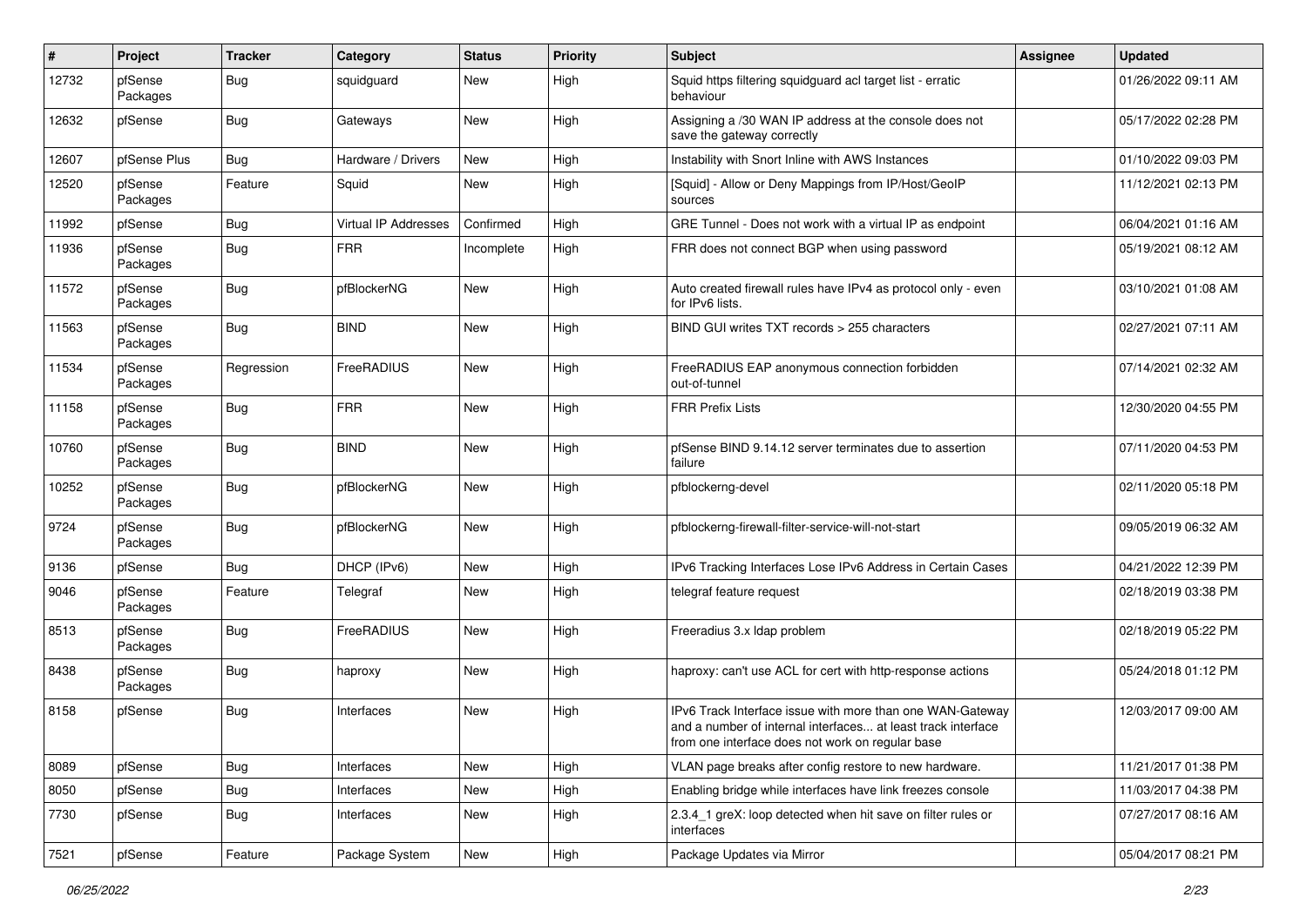| #     | Project             | <b>Tracker</b> | Category            | <b>Status</b>                 | <b>Priority</b> | <b>Subject</b>                                                                                           | Assignee            | <b>Updated</b>      |
|-------|---------------------|----------------|---------------------|-------------------------------|-----------------|----------------------------------------------------------------------------------------------------------|---------------------|---------------------|
| 7388  | pfSense<br>Packages | <b>Bug</b>     | Suricata            | New                           | High            | Suricata does not property recognize MTU for PPPOE<br>interfaces                                         |                     | 03/15/2017 05:17 AM |
| 6988  | pfSense<br>Packages | <b>Bug</b>     | Snort               | New                           | High            | SNORT Package PHP memory error                                                                           |                     | 06/28/2018 10:00 PM |
| 5413  | pfSense             | <b>Bug</b>     | <b>DNS Resolver</b> | Confirmed                     | High            | Incorrect Handling of Unbound Resolver [service restarts,<br>cache loss, DNS service interruption]       |                     | 06/19/2022 11:11 PM |
| 5355  | pfSense             | <b>Bug</b>     | <b>IPsec</b>        | New                           | High            | on Dynamic WAN IP (DHCP Client) it takes 10 minutes<br>before Phase1 reconnects                          |                     | 07/08/2016 10:29 PM |
| 4845  | pfSense             | <b>Bug</b>     | CARP                | Confirmed                     | High            | CARP preemption doesn't switch to backup where<br>connectivity between systems is lost but not NIC link  |                     | 07/28/2015 07:55 AM |
| 13225 | pfSense             | <b>Bug</b>     | Interfaces          | New                           | Normal          | Bridges with QinQ interfaces not properly set up at boot                                                 | <b>Viktor Gurov</b> | 05/27/2022 08:19 AM |
| 13218 | pfSense             | <b>Bug</b>     | Interfaces          | <b>Pull Request</b><br>Review | Normal          | GIF-based interface MTU is assigned to parent interface on<br>boot when parent interface is a LAGG       | <b>Viktor Gurov</b> | 05/27/2022 05:25 AM |
| 13217 | pfSense             | Bug            | DHCP (IPv4)         | New                           | Normal          | dhclient using default pid file location which does not exist                                            | <b>Viktor Gurov</b> | 05/26/2022 08:09 AM |
| 13135 | pfSense<br>Packages | Feature        | pfBlockerNG         | New                           | Normal          | Add dibdot DoH-IP-blocklists feeds                                                                       | <b>Viktor Gurov</b> | 05/08/2022 01:50 AM |
| 13102 | pfSense             | <b>Bug</b>     | <b>IPsec</b>        | New                           | Normal          | Deleting an IPSec tunnel doesn't destroy the SA<br>(SADs/SPDs), causes crash in status_ipsec.php         | <b>Viktor Gurov</b> | 05/20/2022 01:07 PM |
| 13034 | pfSense<br>Packages | Bug            | Zabbix              | Feedback                      | Normal          | Zabbix6 Agent and Proxy fail to set the PSK from the web<br>GUI in its conf files                        | Viktor Gurov        | 04/06/2022 11:59 AM |
| 13002 | pfSense<br>Packages | Regression     | <b>BIND</b>         | Feedback                      | Normal          | BIND 9.16_13 could not find existing DNSSEC keys at<br>/cf/named/etc/namedb/keys due to directory change | <b>Viktor Gurov</b> | 03/31/2022 12:14 PM |
| 12965 | pfSense<br>Packages | <b>Bug</b>     | <b>FRR</b>          | <b>Pull Request</b><br>Review | Normal          | FRR BFD peer configuration is handled incorrectly in some<br>cases                                       | Viktor Gurov        | 03/22/2022 08:04 AM |
| 12920 | pfSense             | Bug            | Gateway Monitoring  | <b>Pull Request</b><br>Review | Normal          | Gateway behavior differs when the gateway does not exist in<br>config.xml                                | Viktor Gurov        | 06/12/2022 01:27 PM |
| 12916 | pfSense<br>Packages | <b>Bug</b>     | pfBlockerNG         | New                           | Normal          | pfBlockerNG-devel cron job does not trigger xmlrpc sync                                                  | <b>Viktor Gurov</b> | 04/11/2022 12:55 PM |
| 12909 | pfSense<br>Packages | Feature        | Suricata            | New                           | Normal          | Convert Suricata GeoIP Lookup feature on ALERTS tab to<br>use local GeoIP2 database                      | <b>Viktor Gurov</b> | 03/07/2022 08:28 AM |
| 12869 | pfSense<br>Packages | Bug            | <b>BIND</b>         | Feedback                      | Normal          | Bind DNS Package AAAA filtering Broken on new ZFS<br>Installs                                            | <b>Viktor Gurov</b> | 03/09/2022 12:38 PM |
| 12865 | pfSense<br>Packages | Todo           | <b>RRD Summary</b>  | Feedback                      | Normal          | RRD Summary improvements                                                                                 | <b>Viktor Gurov</b> | 03/04/2022 12:20 PM |
| 12762 | pfSense             | Bug            | <b>IPsec</b>        | New                           | Normal          | IPsec keep alive check ignores Child SA Start Action                                                     | <b>Viktor Gurov</b> | 02/07/2022 11:21 AM |
| 12720 | pfSense             | <b>Bug</b>     | Rules / NAT         | <b>Pull Request</b><br>Review | Normal          | Hide the "tag" field on non-floating tabs                                                                | Viktor Gurov        | 01/24/2022 03:11 PM |
| 12706 | pfSense<br>Packages | Bug            | pfBlockerNG         | Feedback                      | Normal          | pfBlockerNG and unbound does not work after switching /var<br>to RAM disk                                | Viktor Gurov        | 03/24/2022 10:47 AM |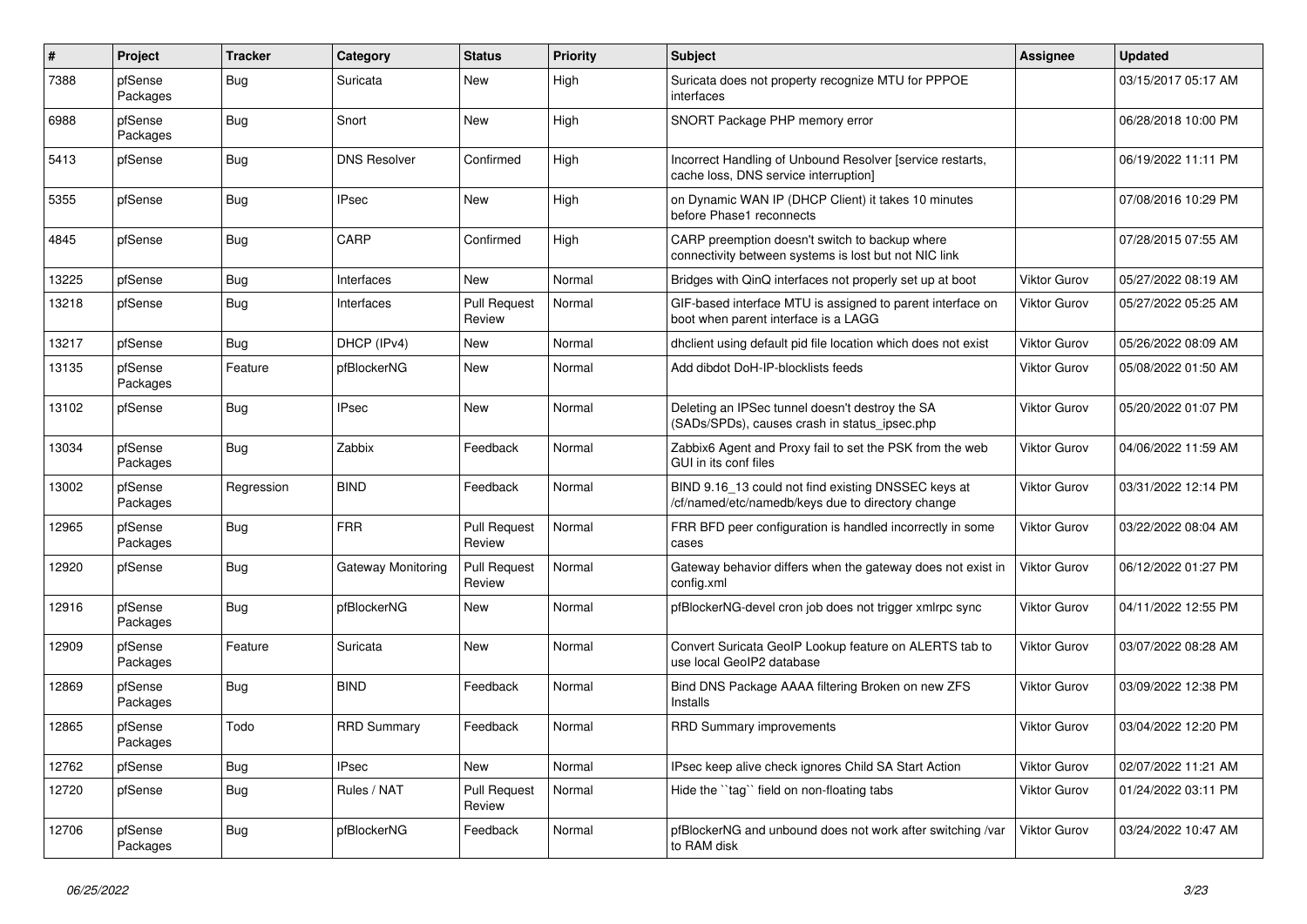| #     | Project             | <b>Tracker</b> | Category                    | <b>Status</b>                 | <b>Priority</b> | <b>Subject</b>                                                        | <b>Assignee</b>     | <b>Updated</b>      |
|-------|---------------------|----------------|-----------------------------|-------------------------------|-----------------|-----------------------------------------------------------------------|---------------------|---------------------|
| 12683 | pfSense<br>Packages | <b>Bug</b>     | Snort                       | Feedback                      | Normal          | snort get vpns list() does not include OpenVPN CSO                    | Viktor Gurov        | 02/15/2022 10:47 AM |
| 12673 | pfSense             | Bug            | Dashboard                   | <b>Pull Request</b><br>Review | Normal          | Firewall Logs Widget fails to update at intervals below 5<br>seconds. | Viktor Gurov        | 05/17/2022 02:20 PM |
| 12670 | pfSense<br>Packages | <b>Bug</b>     | <b>ACME</b>                 | New                           | Normal          | ACME package writes credentials to system log                         | Viktor Gurov        | 03/07/2022 10:58 AM |
| 12653 | pfSense<br>Packages | Regression     | <b>FRR</b>                  | Feedback                      | Normal          | RIP related startup error                                             | Viktor Gurov        | 12/30/2021 08:37 AM |
| 12623 | pfSense<br>Packages | <b>Bug</b>     | <b>ACME</b>                 | New                           | Normal          | acme.sh package   DNS-ISPConfig settings                              | <b>Viktor Gurov</b> | 03/10/2022 03:42 PM |
| 12506 | pfSense<br>Packages | Bug            | Suricata                    | Feedback                      | Normal          | Only selected instance is restarted on suppress list change           | <b>Viktor Gurov</b> | 12/01/2021 04:43 AM |
| 12431 | pfSense             | Todo           | Web Interface               | <b>Pull Request</b><br>Review | Normal          | GUI pages should use "POST" for AJAX calls, not "GET"                 | Viktor Gurov        | 05/17/2022 02:20 PM |
| 12385 | pfSense             | Bug            | <b>Virtual IP Addresses</b> | <b>Pull Request</b><br>Review | Normal          | deleteVIP() does not check 1:1 NAT and Outbound NAT rules             | <b>Viktor Gurov</b> | 05/17/2022 02:21 PM |
| 12351 | pfSense<br>Packages | Todo           | pfBlockerNG                 | Feedback                      | Normal          | Remove non-functional feeds                                           | Viktor Gurov        | 02/04/2022 02:29 PM |
| 12322 | pfSense<br>Packages | <b>Bug</b>     | Suricata                    | Feedback                      | Normal          | Suricata creates invalid HOME NET entries                             | Viktor Gurov        | 09/10/2021 11:42 AM |
| 12292 | pfSense<br>Packages | Feature        | Suricata                    | Feedback                      | Normal          | GeoIP look on the Alerts, Blocked and Files pages                     | Viktor Gurov        | 08/23/2021 08:16 AM |
| 12285 | pfSense<br>Packages | Feature        | Suricata                    | In Progress                   | Normal          | Add more EVE Logged Traffic protocols                                 | Viktor Gurov        | 08/20/2021 08:22 AM |
| 12281 | pfSense<br>Packages | Feature        | Nut                         | New                           | Normal          | Add support for Telegram/Pushover notifications                       | Viktor Gurov        | 01/24/2022 07:25 AM |
| 12278 | pfSense<br>Packages | Regression     | Zabbix                      | Feedback                      | Normal          | Invalid plugin_certificates() function name                           | Viktor Gurov        | 08/19/2021 05:52 AM |
| 12225 | pfSense             | <b>Bug</b>     | Authentication              | <b>Pull Request</b><br>Review | Normal          | Group membership field is not needed for remote groups                | Viktor Gurov        | 05/17/2022 02:21 PM |
| 12206 | pfSense<br>Packages | <b>Bug</b>     | NET-SNMP                    | Feedback                      | Normal          | Certificate Manager page doesn't show Net-SNMP used<br>certificates   | Viktor Gurov        | 12/30/2021 09:40 AM |
| 12167 | pfSense<br>Packages | <b>Bug</b>     | <b>FRR</b>                  | Feedback                      | Normal          | BGP TCP setkey not set if neighbor is in peer group                   | Viktor Gurov        | 09/16/2021 09:38 AM |
| 12101 | pfSense<br>Packages | <b>Bug</b>     | arpwatch                    | Assigned                      | Normal          | ArpWatch Suppression Mac for "flip-flop" not suppressing              | Viktor Gurov        | 10/09/2021 07:19 PM |
| 12036 | pfSense<br>Packages | <b>Bug</b>     | Zabbix                      | Feedback                      | Normal          | Certificate Manager page do not show Zabbix used<br>certificates      | <b>Viktor Gurov</b> | 07/15/2021 11:46 AM |
| 11961 | pfSense<br>Packages | <b>Bug</b>     | <b>FRR</b>                  | Feedback                      | Normal          | FRR OSPF add unwanted area 0 authentication to router<br>ospf         | Viktor Gurov        | 09/16/2021 10:25 PM |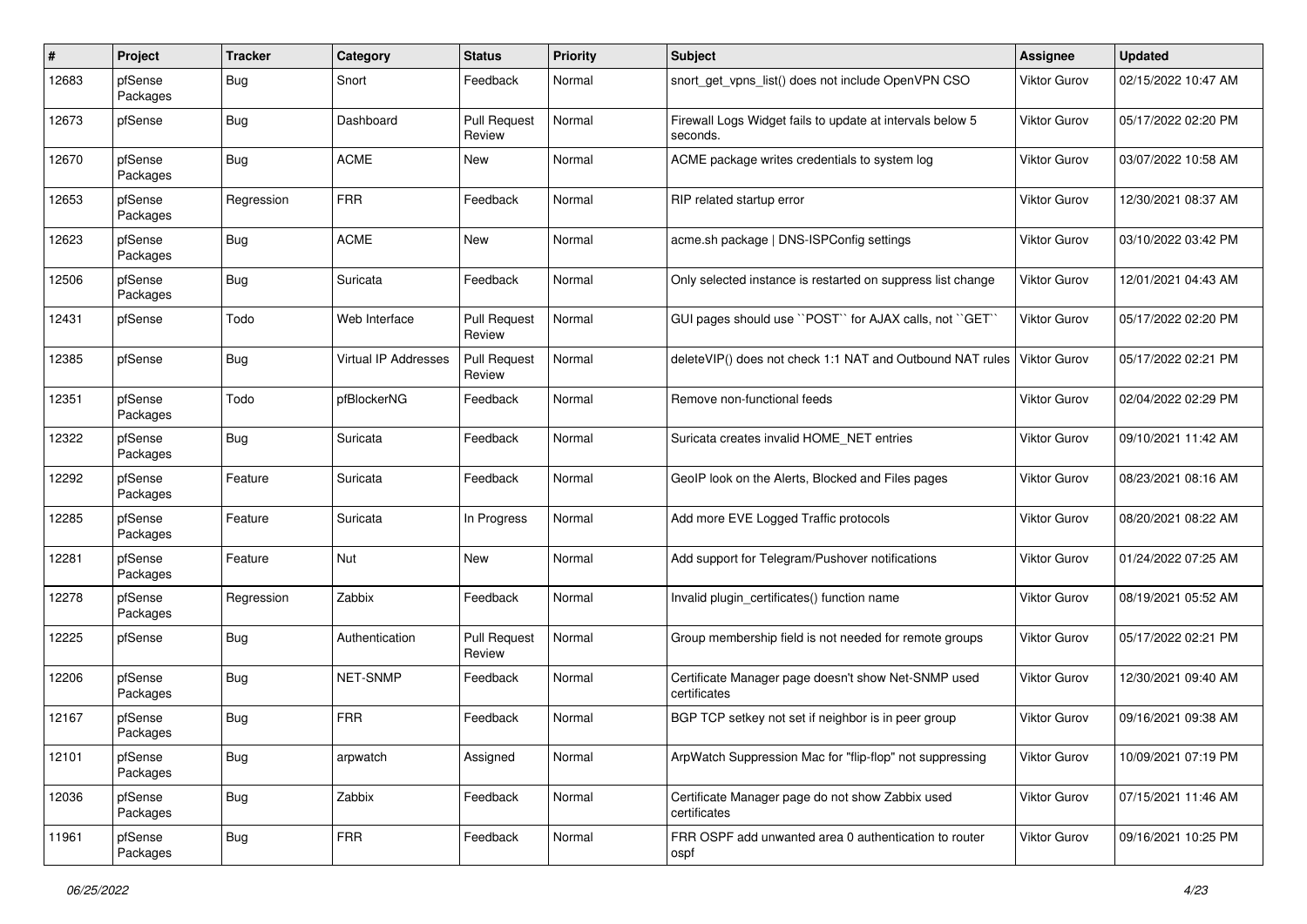| $\vert$ # | Project             | <b>Tracker</b> | Category      | <b>Status</b>                 | <b>Priority</b> | <b>Subject</b>                                                                                                                                 | <b>Assignee</b>     | Updated             |
|-----------|---------------------|----------------|---------------|-------------------------------|-----------------|------------------------------------------------------------------------------------------------------------------------------------------------|---------------------|---------------------|
| 11937     | pfSense<br>Packages | Bug            | haproxy       | Feedback                      | Normal          | HAproxy "Use Client-IP" option breaks Captive Portal                                                                                           | <b>Viktor Gurov</b> | 06/22/2021 08:48 AM |
| 11847     | pfSense<br>Packages | <b>Bug</b>     | <b>FRR</b>    | Feedback                      | Normal          | Filters not applied to PEER Groups                                                                                                             | <b>Viktor Gurov</b> | 07/30/2021 07:45 PM |
| 11836     | pfSense<br>Packages | <b>Bug</b>     | <b>FRR</b>    | Assigned                      | Normal          | FRR ACCEPTFILTER unstable                                                                                                                      | <b>Viktor Gurov</b> | 02/14/2022 07:20 AM |
| 11756     | pfSense<br>Packages | <b>Bug</b>     | haproxy       | Feedback                      | Normal          | HaProxy does not transfer backend states during reload                                                                                         | <b>Viktor Gurov</b> | 07/14/2021 01:21 PM |
| 11746     | pfSense<br>Packages | Bug            | FreeRADIUS    | Feedback                      | Normal          | Second LDAP server configuration misses the ipaNThash<br>control attribute                                                                     | <b>Viktor Gurov</b> | 07/14/2021 01:44 PM |
| 11738     | pfSense<br>Packages | Regression     | squidguard    | Feedback                      | Normal          | SquidGuard 1.16.18 17 Not Filtering Blacklist<br>No-Transparent Mode                                                                           | <b>Viktor Gurov</b> | 12/21/2021 05:48 AM |
| 11693     | pfSense<br>Packages | <b>Bug</b>     | <b>FRR</b>    | Feedback                      | Normal          | IPv6 static routing fails                                                                                                                      | <b>Viktor Gurov</b> | 04/26/2022 08:50 AM |
| 11681     | pfSense<br>Packages | <b>Bug</b>     | <b>FRR</b>    | Feedback                      | Normal          | FRR generates invalid BFD configuration after removing<br>interfaces                                                                           | Viktor Gurov        | 07/14/2021 04:40 PM |
| 11570     | pfSense             | Regression     | Gateways      | <b>Pull Request</b><br>Review | Normal          | Gateway monitoring services is not always restarted on<br>interface events, which may prevent a WAN from recovering<br>back to an online state | Viktor Gurov        | 06/22/2022 09:04 PM |
| 11515     | pfSense<br>Packages | <b>Bug</b>     | node exporter | Feedback                      | Normal          | node exporter 0.18.1 1 - Unable to interact or start the<br>service from web ui                                                                | <b>Viktor Gurov</b> | 07/14/2021 12:37 PM |
| 11491     | pfSense<br>Packages | Bug            | haproxy       | Feedback                      | Normal          | haproxy-devel v0.62 2 - startup error 'httpchk'                                                                                                | <b>Viktor Gurov</b> | 06/22/2021 08:46 AM |
| 11477     | pfSense<br>Packages | Bug            | <b>FRR</b>    | Feedback                      | Normal          | FRR does not recognize some BFD options                                                                                                        | <b>Viktor Gurov</b> | 02/26/2021 10:52 PM |
| 11404     | pfSense<br>Packages | Bug            | <b>FRR</b>    | Feedback                      | Normal          | Incorrect prefix/access lists migration on update                                                                                              | <b>Viktor Gurov</b> | 02/18/2021 09:49 AM |
| 11388     | pfSense<br>Packages | <b>Bug</b>     | FreeRADIUS    | Feedback                      | Normal          | Captive Portal authentication error with MySQL backend                                                                                         | <b>Viktor Gurov</b> | 02/10/2021 08:54 AM |
| 11331     | pfSense<br>Packages | <b>Bug</b>     | FreeRADIUS    | Feedback                      | Normal          | FreeRADIUS latest package upgrade broke Plain Mac<br>Authentication                                                                            | <b>Viktor Gurov</b> | 01/30/2021 10:08 AM |
| 11296     | pfSense             | Bug            | Routing       | New                           | Normal          | Static route targets may still reachable via default route when<br>the gateway they should route through is down                               | <b>Viktor Gurov</b> | 05/10/2022 03:12 PM |
| 11295     | pfSense<br>Packages | Feature        | pfBlockerNG   | Feedback                      | Normal          | DNSBL IDN support                                                                                                                              | <b>Viktor Gurov</b> | 09/10/2021 11:33 AM |
| 11274     | pfSense<br>Packages | Bug            | ntop          | Feedback                      | Normal          | ntopng https web server does not present full certificate chain                                                                                | <b>Viktor Gurov</b> | 01/28/2021 09:51 AM |
| 11248     | pfSense<br>Packages | Feature        | squidguard    | Feedback                      | Normal          | SafeSearch update                                                                                                                              | <b>Viktor Gurov</b> | 01/28/2021 10:01 AM |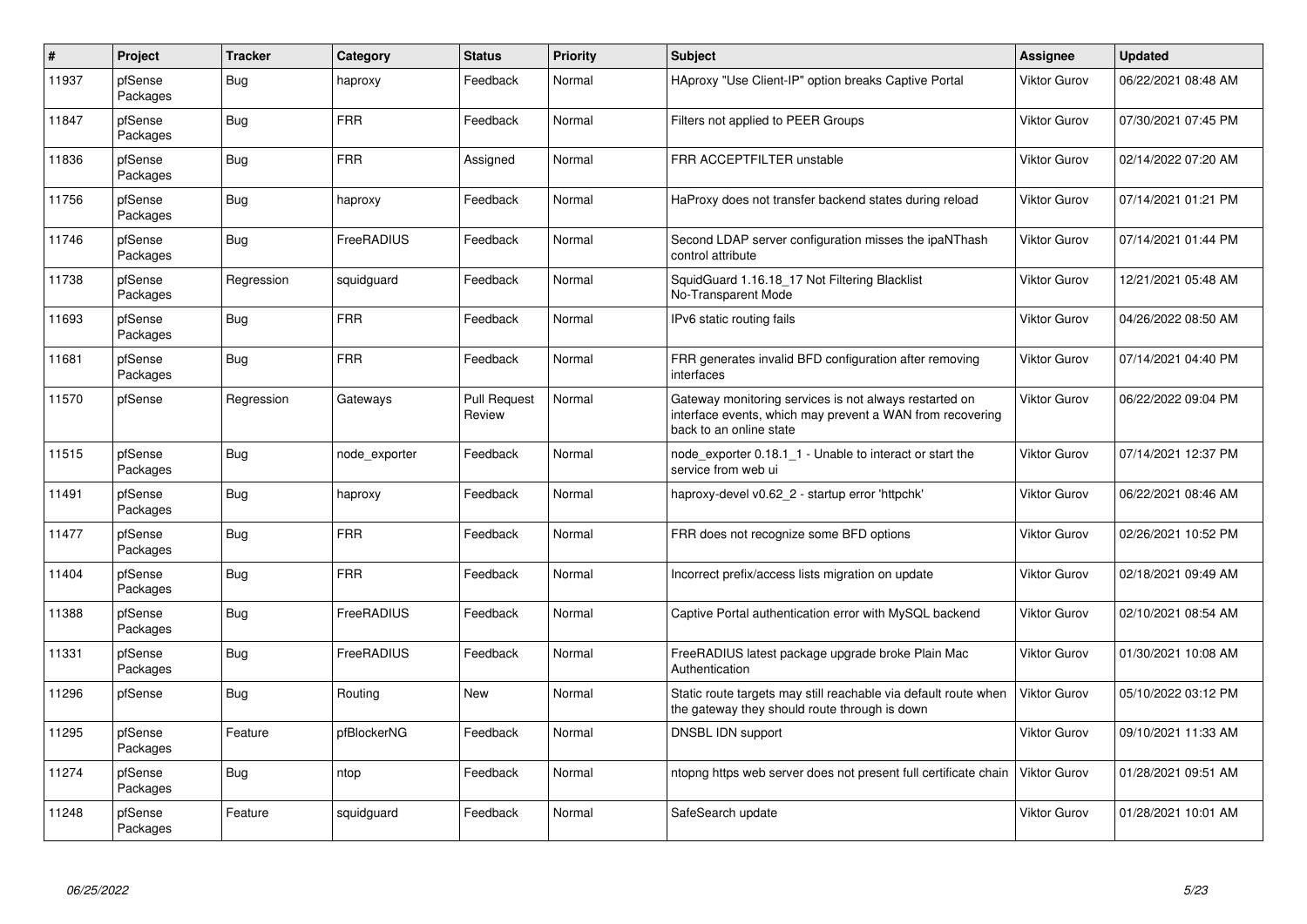| $\pmb{\#}$ | Project             | <b>Tracker</b> | Category               | <b>Status</b> | <b>Priority</b> | <b>Subject</b>                                                                                       | <b>Assignee</b>     | <b>Updated</b>      |
|------------|---------------------|----------------|------------------------|---------------|-----------------|------------------------------------------------------------------------------------------------------|---------------------|---------------------|
| 11210      | pfSense<br>Packages | Feature        | Suricata               | Feedback      | Normal          | 3rd party rulesets                                                                                   | Viktor Gurov        | 11/24/2021 04:21 AM |
| 11180      | pfSense<br>Packages | Bug            | Filer                  | Feedback      | Normal          | Filer run action for files on sync that wan't been modified                                          | Viktor Gurov        | 01/08/2021 07:27 AM |
| 11155      | pfSense<br>Packages | Feature        | pfBlockerNG            | Feedback      | Normal          | SafeSearch AAAA                                                                                      | Viktor Gurov        | 02/05/2021 04:54 AM |
| 11098      | pfSense<br>Packages | Bug            | Backup                 | Feedback      | Normal          | Backup Files and Directories plugin crashes firewall if /root<br>specified as backup location        | Viktor Gurov        | 12/23/2021 10:45 AM |
| 11091      | pfSense             | Bug            | Interfaces             | New           | Normal          | Interfaces set as disabled in the configuration have an UP<br>status in the operating system at boot | Viktor Gurov        | 05/10/2022 03:12 PM |
| 11054      | pfSense<br>Packages | Bug            | FreeRADIUS             | Assigned      | Normal          | Check Client Certificate CN not working as described                                                 | Viktor Gurov        | 12/14/2021 07:22 AM |
| 10908      | pfSense<br>Packages | Feature        | FreeRADIUS             | Feedback      | Normal          | FreeRADIUS server certificate not using full CA chain                                                | <b>Viktor Gurov</b> | 04/22/2022 02:19 AM |
| 10872      | pfSense<br>Packages | Feature        | Suricata               | Feedback      | Normal          | Add adjustable notification for Severity Alert                                                       | Viktor Gurov        | 08/20/2021 07:52 AM |
| 10871      | pfSense<br>Packages | Feature        | FreeRADIUS             | Feedback      | Normal          | Extra time period counters for SQL backend                                                           | <b>Viktor Gurov</b> | 04/22/2022 02:19 AM |
| 10779      | pfSense<br>Packages | Feature        | haproxy                | Feedback      | Normal          | HAProxy SSL/TLS Compatibility Mode                                                                   | <b>Viktor Gurov</b> | 04/22/2022 02:20 AM |
| 10739      | pfSense<br>Packages | Feature        | haproxy                | Feedback      | Normal          | Update HAproxy-devel package to 2.2 and HAproxy to 2.0                                               | Viktor Gurov        | 10/03/2021 03:53 PM |
| 10572      | pfSense<br>Packages | Bug            | Squid                  | Feedback      | Normal          | STARTTLS option is ignored                                                                           | Viktor Gurov        | 04/22/2022 02:20 AM |
| 10541      | pfSense<br>Packages | Feature        | Squid                  | Feedback      | Normal          | Squid failover and load balancing                                                                    | Viktor Gurov        | 01/14/2021 07:34 AM |
| 10450      | pfSense<br>Packages | Bug            | Squid                  | Feedback      | Normal          | Squid reverse proxy switching peers                                                                  | Viktor Gurov        | 04/22/2022 02:21 AM |
| 10242      | pfSense<br>Packages | Feature        | New Package<br>Request | New           | Normal          | E2guardian Web filtering package                                                                     | Viktor Gurov        | 05/30/2022 10:40 AM |
| 9982       | pfSense<br>Packages | Feature        | Squid                  | Feedback      | Normal          | basic Idap auth TLS connection                                                                       | <b>Viktor Gurov</b> | 04/22/2022 02:21 AM |
| 9852       | pfSense<br>Packages | Feature        | Suricata               | Feedback      | Normal          | show File-Store directory listing                                                                    | <b>Viktor Gurov</b> | 08/20/2021 07:52 AM |
| 9721       | pfSense<br>Packages | Feature        | Squid                  | Feedback      | Normal          | add squidclient -h 127.0.0.1 mgr:info output to Diagnostics /<br>Squid and status.php                | Viktor Gurov        | 04/22/2022 02:21 AM |
| 8827       | pfSense<br>Packages | <b>Bug</b>     | squidguard             | New           | Normal          | Squidguard: ACL redirect modes 'redirect' and 'err page' send<br>unresolvable URLs to the client.    | Viktor Gurov        | 12/21/2021 05:49 AM |
| 6964       | pfSense<br>Packages | <b>Bug</b>     | Suricata               | Feedback      | Normal          | Host OS Policy Assignment broken when using "Import" or<br>"Aliases" buttons                         | <b>Viktor Gurov</b> | 08/20/2021 07:52 AM |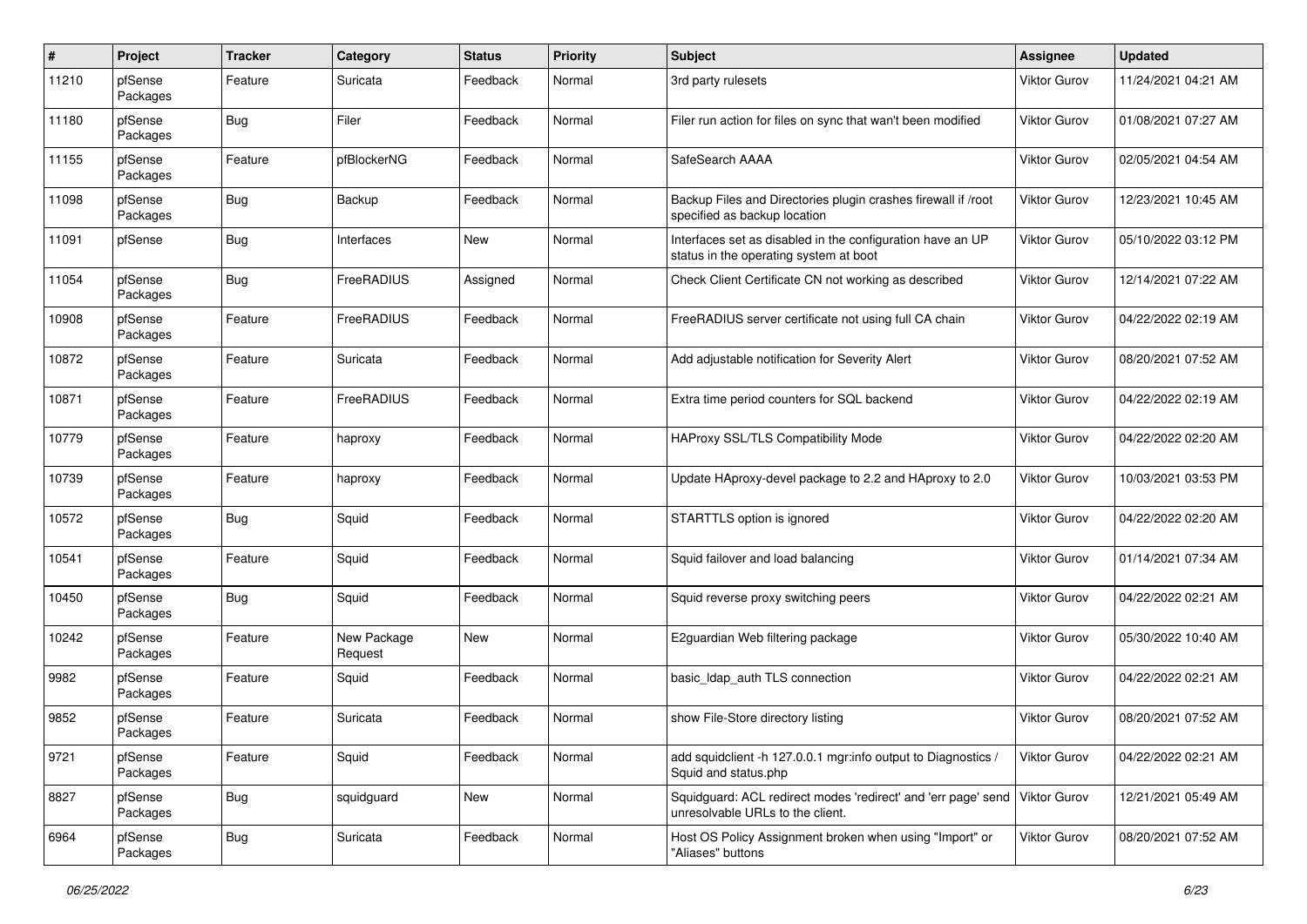| #     | Project             | <b>Tracker</b> | Category                | <b>Status</b>                 | <b>Priority</b> | Subject                                                                                                     | <b>Assignee</b>                | <b>Updated</b>                       |
|-------|---------------------|----------------|-------------------------|-------------------------------|-----------------|-------------------------------------------------------------------------------------------------------------|--------------------------------|--------------------------------------|
| 5922  | pfSense             | Feature        | <b>SNMP</b>             | New                           | Normal          | SNMP - enable SNMP v3 functionality                                                                         | Viktor Gurov                   | 03/02/2022 02:40 PM                  |
| 4088  | pfSense<br>Packages | Bug            | squidguard              | Feedback                      | Normal          | Buggy squidgurd config file is created                                                                      | Viktor Gurov                   | 01/28/2021 10:01 AM                  |
| 3132  | pfSense             | <b>Bug</b>     | Gateway Monitoring      | In Progress                   | Normal          | Gateway events for IPv6 affect IPv4 services and vice versa                                                 | <b>Viktor Gurov</b>            | 05/10/2022 03:10 PM                  |
| 2386  | pfSense             | Feature        | Interfaces              | <b>Pull Request</b><br>Review | Normal          | Bridge member that is not an assigned interface                                                             | Viktor Gurov                   | 12/02/2020 06:01 AM                  |
| 8794  | pfSense             | Feature        | <b>NTPD</b>             | New                           | Normal          | NTP authentiction                                                                                           | Tod L                          | 08/05/2021 01:20 AM                  |
| 13298 | pfSense             | <b>Bug</b>     | Dynamic DNS             | <b>Pull Request</b><br>Review | Normal          | Dynv6 does not check response code when updating                                                            | <b>Tiago Beling</b><br>d'Avila | 06/24/2022 07:47 AM                  |
| 13114 | pfSense<br>Packages | <b>Bug</b>     | <b>BIND</b>             | Feedback                      | Normal          | BIND calls rndc in rc stop when named is not running                                                        | <b>Stuart Wyatt</b>            | 05/04/2022 12:41 PM                  |
| 8179  | pfSense             | <b>Bug</b>     | DHCP (IPv4)             | Feedback                      | Normal          | Incorrect reverse DNS zone in DHCP server config for<br>non-octet-aligned subnet mask                       | Renato Botelho                 | 02/09/2022 11:17 PM                  |
| 13282 | pfSense Plus        | <b>Bug</b>     | Aliases / Tables        | New                           | Normal          | FQDN Aliases Break if an Invalid Domain is Present in the<br>Chain                                          |                                | Reid Linnemann   06/18/2022 03:12 PM |
| 13226 | pfSense             | <b>Bug</b>     | Captive Portal          | Confirmed                     | Normal          | Captive Portal doesn't disconnect established OpenVPN link                                                  | Reid Linnemann                 | 05/30/2022 10:38 AM                  |
| 13215 | pfSense             | Bug            | Captive Portal          | Assigned                      | Normal          | Allowed MAC/IP/Hostname traffic counts for authorized users                                                 | Reid Linnemann                 | 05/31/2022 05:31 PM                  |
| 11545 | pfSense             | Regression     | Interfaces              | Feedback                      | Normal          | Primary interface address is not always used when VIPs are<br>present                                       |                                | Reid Linnemann   06/24/2022 10:25 AM |
| 1831  | pfSense             | Feature        | Captive Portal          | New                           | Normal          | Captive portal IPv6 support                                                                                 | Reid Linnemann                 | 05/25/2022 07:57 AM                  |
| 7216  | pfSense             | Feature        | Web Interface           | New                           | Normal          | Allow user to choose date display format                                                                    | <b>Phillip Davis</b>           | 02/02/2018 04:20 PM                  |
| 11498 | pfSense             | Feature        | WireGuard               | New                           | Normal          | WireGuard does not pass multicast traffic to peer                                                           | Peter Grehan                   | 03/19/2021 10:59 AM                  |
| 2693  | pfSense             | Feature        | Console Menu            | New                           | Normal          | Allow mapping mapping non-physical interfaces via console                                                   | <b>Mathieu Simon</b>           | 11/27/2012 03:00 PM                  |
| 13014 | pfSense             | <b>Bug</b>     | IPsec                   | New                           | Normal          | Charon.vici can get in a bad state                                                                          | Mateusz Guzik                  | 05/24/2022 05:05 PM                  |
| 12849 | pfSense             | <b>Bug</b>     | <b>Operating System</b> | New                           | Normal          | pfsync kernel crash on reboot                                                                               | Mateusz Guzik                  | 02/22/2022 02:02 PM                  |
| 12547 | pfSense             | <b>Bug</b>     | <b>Operating System</b> | Feedback                      | Normal          | unsheduled system reboot/crash                                                                              | Mateusz Guzik                  | 12/01/2021 01:20 PM                  |
| 12144 | pfSense             | Bug            | <b>Operating System</b> | In Progress                   | Normal          | Bug in "df -t" filtering if two filesystems use the same<br>mountpoint                                      | Mateusz Guzik                  | 09/10/2021 10:07 AM                  |
| 12079 | pfSense             | <b>Bug</b>     | <b>IGMP Proxy</b>       | New                           | Normal          | IGMPProxy: kernel panic, Sleeping thread owns a<br>non-sleepable lock                                       | Mateusz Guzik                  | 05/10/2022 03:14 PM                  |
| 9349  | pfSense             | <b>Bug</b>     | <b>IPsec</b>            | Confirmed                     | Normal          | IPSec service start/stop/restart fails after settings change                                                | Markus<br>Stockhausen          | 10/30/2020 01:33 PM                  |
| 13243 | pfSense             | <b>Bug</b>     | OpenVPN                 | <b>Pull Request</b><br>Review | Normal          | OpenVPN status for multi-user VPN shows info icon to<br>display RADIUS rules when there are none to display | Marcos<br>Mendoza              | 06/19/2022 05:53 PM                  |
| 13094 | pfSense             | Feature        | Packet Capture          | <b>Pull Request</b><br>Review | Normal          | Allow packet capture filtering in tagged packets                                                            | Marcos<br>Mendoza              | 04/24/2022 06:06 PM                  |
| 12495 | pfSense             | Feature        | Dynamic DNS             | <b>Pull Request</b><br>Review | Normal          | DynDNS: add deSEC IPv4&v6 simultaneos update                                                                | <b>Lukas Wiest</b>             | 11/01/2021 08:53 AM                  |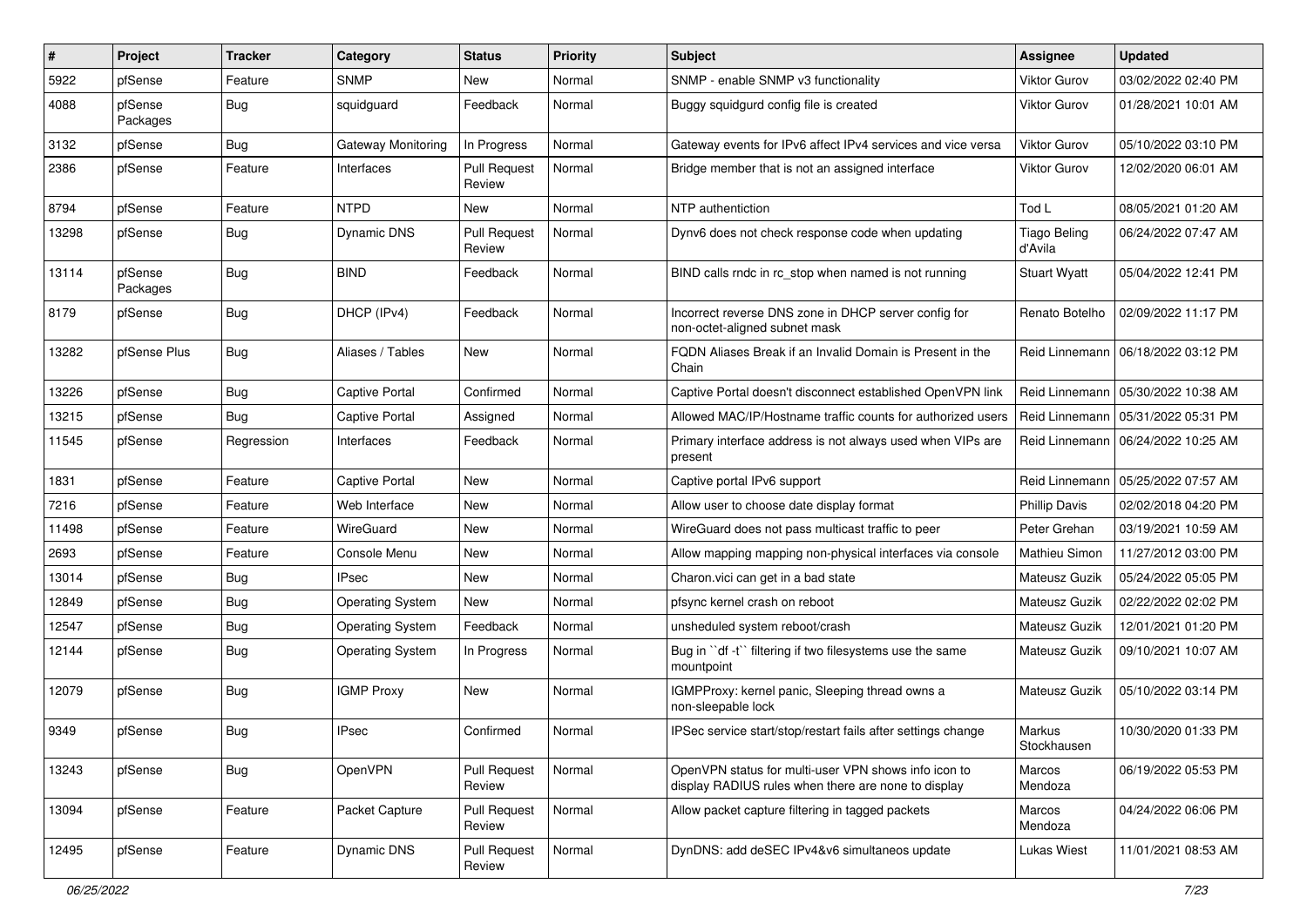| #     | Project             | <b>Tracker</b> | Category                            | <b>Status</b>                 | <b>Priority</b> | Subject                                                                                             | <b>Assignee</b>    | <b>Updated</b>      |
|-------|---------------------|----------------|-------------------------------------|-------------------------------|-----------------|-----------------------------------------------------------------------------------------------------|--------------------|---------------------|
| 12494 | pfSense             | Feature        | <b>Dynamic DNS</b>                  | <b>Pull Request</b><br>Review | Normal          | DynDNS: make simultaneous update of IP and LegacyIP<br>possible                                     | <b>Lukas Wiest</b> | 11/01/2021 08:52 AM |
| 11626 | pfSense Plus        | <b>Bug</b>     | Authentication                      | New                           | Normal          | Google LDAP connection failed due to lack of SNI for TLS 1.3 Luiz Souza                             |                    | 05/19/2022 08:09 AM |
| 10904 | pfSense             | Feature        | <b>DHCP Relay</b>                   | <b>Pull Request</b><br>Review | Normal          | Support vti interfaces in dhcrelay                                                                  | Luiz Souza         | 10/12/2020 07:35 AM |
| 10875 | pfSense             | <b>Bug</b>     | Gateways                            | New                           | Normal          | PPP periodic reset does not fully restore gateway group<br>round-robin functionality                | Luiz Souza         | 11/05/2020 07:44 AM |
| 10708 | pfSense             | <b>Bug</b>     | Upgrade                             | New                           | Normal          | ZFS bootpool boot symlink issue                                                                     | Luiz Souza         | 03/08/2021 07:03 AM |
| 8815  | pfSense             | <b>Bug</b>     | Interfaces                          | New                           | Normal          | IP addresses are removed from interfaces when link is lost<br>and either IPv4 or IPv6 is dynamic    | Luiz Souza         | 07/21/2021 07:49 AM |
| 8611  | pfSense             | <b>Bug</b>     | Interfaces                          | In Progress                   | Normal          | unable to receive IPv6 RA's on SG-1000, default route lost                                          | Luiz Souza         | 02/01/2021 03:31 PM |
| 8324  | pfSense             | <b>Bug</b>     | Hardware / Drivers                  | New                           | Normal          | bxe cards require promisc for OSPF                                                                  | Luiz Souza         | 05/25/2020 03:19 PM |
| 8100  | pfSense             | <b>Bug</b>     | CARP                                | New                           | Normal          | pfsync Initially Deletes States on Primary for Connections<br>Established through Secondary         | Luiz Souza         | 02/08/2022 12:59 PM |
| 8013  | pfSense             | <b>Bug</b>     | IPsec                               | New                           | Normal          | IPsec MSS clamping value shared for IPv4 and IPv6                                                   | Luiz Souza         | 10/28/2021 01:37 PM |
| 7389  | pfSense             | <b>Bug</b>     | <b>Traffic Shaper</b><br>(Limiters) | In Progress                   | Normal          | Limiter does not work with transparent proxy                                                        | Luiz Souza         | 02/01/2021 03:31 PM |
| 7235  | pfSense             | Bug            | <b>IPsec</b>                        | New                           | Normal          | 4860 has not got significant IPsec performance rising with<br>enabled HW acceleration               | Luiz Souza         | 12/18/2021 04:32 PM |
| 7212  | pfSense             | Feature        | Hardware / Drivers                  | <b>New</b>                    | Normal          | Provide Driver for SG-1000 Crypto Accelerator                                                       | Luiz Souza         | 08/20/2019 08:46 AM |
| 6333  | pfSense             | <b>Bug</b>     | Gateway Monitoring                  | Confirmed                     | Normal          | Bootup starts/restarts dpinger multiple times                                                       | Luiz Souza         | 11/16/2020 01:11 PM |
| 6295  | pfSense             | Bug            | <b>Traffic Shaper</b><br>(Limiters) | New                           | Normal          | Crash upon applying CODELQ to untagged parent interface<br>when also applied to daughter VLAN       | Luiz Souza         | 08/20/2019 02:44 PM |
| 6220  | pfSense             | Bug            | <b>Operating System</b>             | Confirmed                     | Normal          | state mismatch with host-initiated traffic matching binat to IP<br>not locally assigned             | Luiz Souza         | 06/08/2016 09:23 AM |
| 4796  | pfSense             | Feature        | Routing                             | New                           | Normal          | Support Multiple FIBs in pfSense                                                                    | Luiz Souza         | 09/22/2017 12:12 AM |
| 4479  | pfSense             | Bug            | <b>Operating System</b>             | New                           | Normal          | Firewall rules won't match GRE interface after applying<br>IPSEC transport encryption on GRE tunnel | Luiz Souza         | 08/20/2021 08:46 AM |
| 4406  | pfSense             | <b>Bug</b>     | <b>Operating System</b>             | Confirmed                     | Normal          | ALTQ problems with wireless cloned interfaces                                                       | Luiz Souza         | 11/19/2015 12:06 AM |
| 4405  | pfSense             | Feature        | <b>Traffic Shaper</b><br>(ALTQ)     | In Progress                   | Normal          | Traffic shaping doesn't work when applied to a bridge<br>interface                                  | Luiz Souza         | 02/09/2021 12:05 PM |
| 3824  | pfSense             | Bug            | <b>Traffic Shaper</b><br>(Limiters) | Confirmed                     | Normal          | -imiters on bridge break traffic outside locally-configured IP<br>subnets                           | Luiz Souza         | 11/03/2016 07:16 PM |
| 1819  | pfSense             | Bug            | <b>DNS Resolver</b>                 | New                           | Normal          | DNS Resolver Not Registering DHCP Server Specified<br>Domain Name                                   | Luiz Souza         | 04/28/2022 01:53 PM |
| 11797 | pfSense<br>Packages | Bug            | <b>Status Traffic Totals</b>        | New                           | Normal          | Traffic Totals lost upon reboot when using a ramdisk for /var<br>and /tmp                           | John Cornwell      | 04/10/2021 06:27 PM |
| 6742  | pfSense             | Feature        | Authentication                      | New                           | Normal          | OAuth2 authentication for OpenVPN (and for FreeRadius)                                              | Jim Thompson       | 10/19/2020 09:19 AM |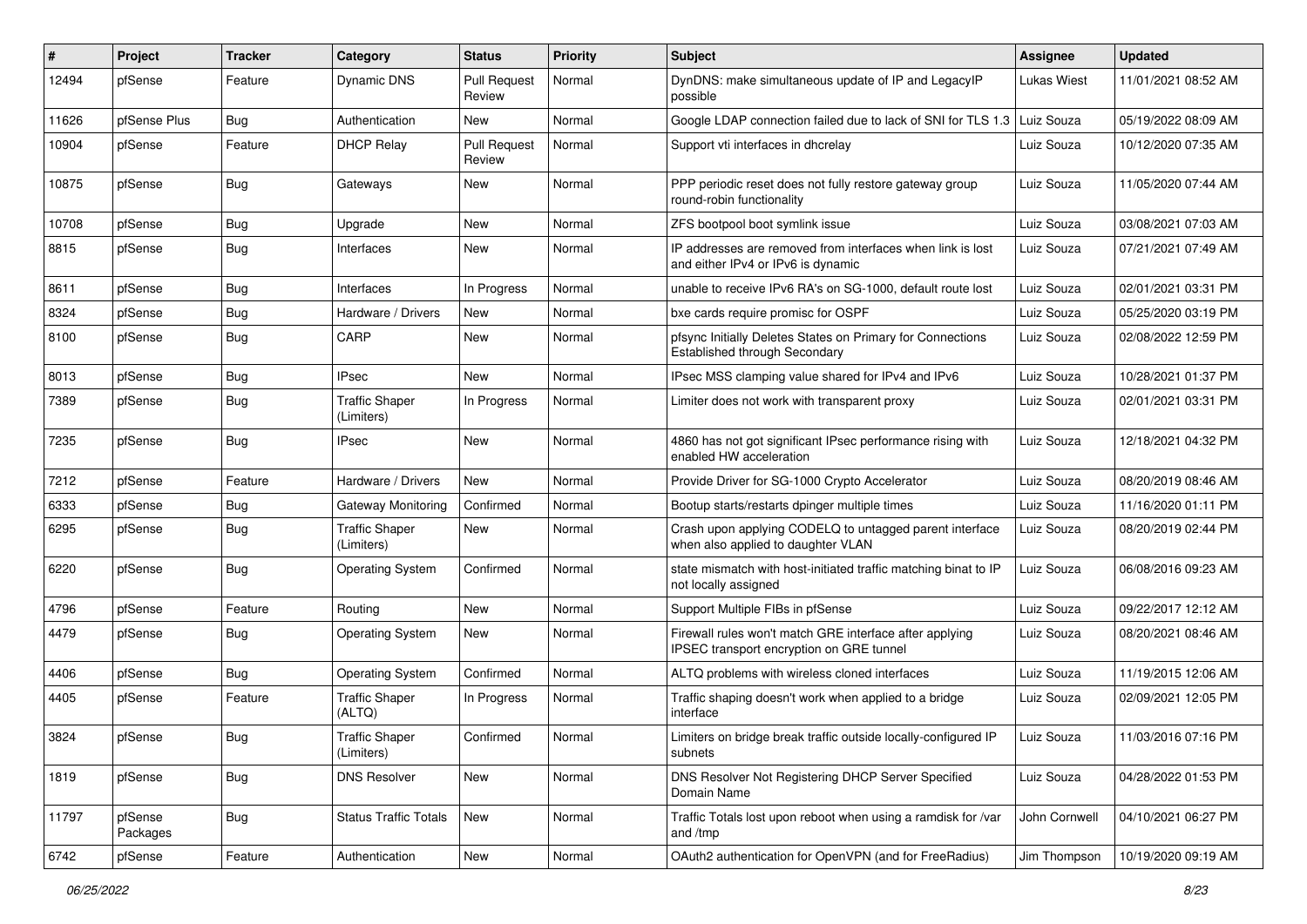| $\sharp$ | Project             | <b>Tracker</b> | Category                   | <b>Status</b>                 | <b>Priority</b> | <b>Subject</b>                                                                                    | Assignee     | <b>Updated</b>      |
|----------|---------------------|----------------|----------------------------|-------------------------------|-----------------|---------------------------------------------------------------------------------------------------|--------------|---------------------|
| 5616     | pfSense             | Feature        | Wireless                   | <b>New</b>                    | Normal          | <b>Incorrect Wireless Channel</b>                                                                 | Jim Thompson | 10/09/2016 03:33 PM |
| 4632     | pfSense             | Feature        | <b>Operating System</b>    | <b>New</b>                    | Normal          | Support for Multipath TCP (MPTCP)                                                                 | Jim Thompson | 03/01/2022 05:39 AM |
| 3377     | pfSense             | Feature        | Captive Portal             | New                           | Normal          | OAuth2 authentication in captive portal                                                           | Jim Thompson | 10/19/2020 09:13 AM |
| 13255    | pfSense<br>Packages | Todo           | OpenVPN Client<br>Export   | <b>New</b>                    | Normal          | Set PKCS#12 algorithm when exporting OpenVPN ZIP or<br>Windows bundles                            | Jim Pingle   | 06/08/2022 10:37 AM |
| 13245    | pfSense             | Feature        | Aliases / Tables           | <b>Pull Request</b><br>Review | Normal          | Type column on Alias lists                                                                        | Jim Pingle   | 06/06/2022 07:09 AM |
| 13229    | pfSense Docs        | Todo           | Captive Portal             | Feedback                      | Normal          | Update documentation for IPFW to PF transition for Limiters<br>and Captive Portal                 | Jim Pingle   | 05/27/2022 03:04 PM |
| 13228    | pfSense             | <b>Bug</b>     | Interfaces                 | New                           | Normal          | Recovering interface gateway may not be added back into<br>gateway groups and rules when expected | Jim Pingle   | 05/28/2022 01:14 PM |
| 13223    | pfSense Docs        | New Content    | Routing / Gateways         | Feedback                      | Normal          | Document new gateway state killing behavior                                                       | Jim Pingle   | 05/27/2022 01:59 PM |
| 13211    | pfSense Docs        | New Content    | OpenVPN                    | Feedback                      | Normal          | OpenVPN DCO Documentation                                                                         | Jim Pingle   | 06/15/2022 10:42 AM |
| 13189    | pfSense Plus        | Todo           | OpenVPN                    | Feedback                      | Normal          | Input validation should reject the combination of DCO and<br>P <sub>2</sub> P mode                | Jim Pingle   | 05/26/2022 10:50 AM |
| 13108    | pfSense Docs        | Todo           | Installation /<br>Upgrades | New                           | Normal          | ZFS filesystem implications                                                                       | Jim Pingle   | 04/27/2022 03:18 PM |
| 13090    | pfSense             | <b>Bug</b>     | OpenVPN                    | New                           | Normal          | OpenVPN: do not use legacy deprecated netbios settings                                            | Jim Pingle   | 04/22/2022 11:19 AM |
| 13089    | pfSense             | <b>Bug</b>     | <b>OpenVPN</b>             | New                           | Normal          | OpenVPN: fix some netbios options were preserved even if<br>teh Netbios option was unchecked      | Jim Pingle   | 04/22/2022 11:06 AM |
| 13088    | pfSense             | Bug            | OpenVPN                    | <b>New</b>                    | Normal          | OpenVPN Client Overrides: properly hide/show form fields                                          | Jim Pingle   | 06/08/2022 09:15 AM |
| 13085    | pfSense             | Feature        | <b>OpenVPN</b>             | <b>Pull Request</b><br>Review | Normal          | OpenVPN: expose NBDD servers in GUI + fix GUI bugs                                                | Jim Pingle   | 04/22/2022 11:09 AM |
| 13054    | pfSense             | Feature        | Package System             | New                           | Normal          | Package plugin hook for web server configuration stanzas                                          | Jim Pingle   | 04/12/2022 03:04 PM |
| 13020    | pfSense Docs        | Todo           | <b>Firewall Rules</b>      | New                           | Normal          | easyrule command documentation should document<br>permissible wildcards                           | Jim Pingle   | 04/04/2022 08:01 AM |
| 12980    | pfSense Docs        | Todo           | <b>OpenVPN</b>             | Feedback                      | Normal          | Add warnings against OpenVPN Shared Key mode                                                      | Jim Pingle   | 03/24/2022 02:11 PM |
| 12978    | pfSense Docs        | Correction     | Monitoring                 | <b>New</b>                    | Normal          | Correction to iftop section of Monitoring Bandwidth Usage                                         | Jim Pingle   | 03/23/2022 11:18 AM |
| 12963    | pfSense<br>Packages | Feature        | Nmap                       | Feedback                      | Normal          | Run nmap scans in the background                                                                  | Jim Pingle   | 06/06/2022 06:55 PM |
| 12942    | pfSense             | <b>Bug</b>     | Gateways                   | <b>New</b>                    | Normal          | Code to kill states for old gateway when reconnecting an<br>interface is incorrect                | Jim Pingle   | 03/22/2022 01:25 PM |
| 12811    | pfSense             | Bug            | Gateway Monitoring         | New                           | Normal          | Services are not restarted when PPP interfaces connect                                            | Jim Pingle   | 05/31/2022 05:34 PM |
| 12565    | pfSense Docs        | New Content    | OpenVPN                    | New                           | Normal          | Document new "Duplicate Connection Limit" option on<br>OpenVPN server instances                   | Jim Pingle   | 12/06/2021 08:07 AM |
| 12549    | pfSense             | Regression     | <b>IPsec</b>               | New                           | Normal          | Per-user Mobile IPsec settings are not applied to connecting<br>mobile clients                    | Jim Pingle   | 04/26/2022 07:50 AM |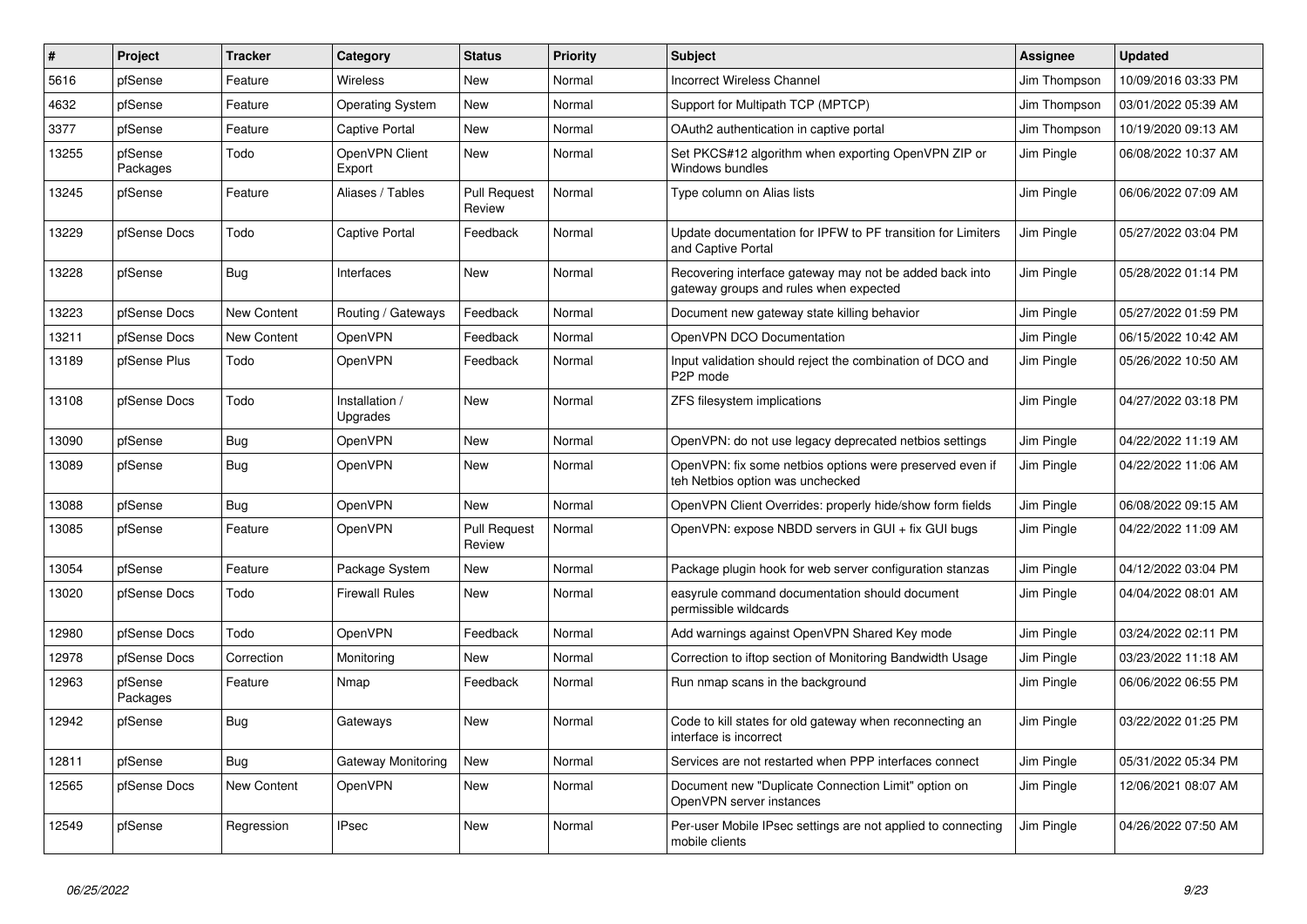| #     | Project             | <b>Tracker</b> | Category                    | <b>Status</b>                 | <b>Priority</b> | Subject                                                                                       | <b>Assignee</b> | <b>Updated</b>      |
|-------|---------------------|----------------|-----------------------------|-------------------------------|-----------------|-----------------------------------------------------------------------------------------------|-----------------|---------------------|
| 12475 | pfSense<br>Packages | Bug            | OpenVPN Client<br>Export    | Feedback                      | Normal          | OpenVPN Client Export does not show certificate without<br>private key                        | Jim Pingle      | 02/17/2022 08:24 AM |
| 12335 | pfSense             | <b>Bug</b>     | <b>IPsec</b>                | New                           | Normal          | IPsec DNS inefficiency                                                                        | Jim Pingle      | 04/26/2022 07:50 AM |
| 11997 | pfSense<br>Packages | Bug            | <b>IPsec Profile Wizard</b> | New                           | Normal          | Add Support for Android Strongswan Profiles in the Profile<br>Wizard                          | Jim Pingle      | 07/10/2021 07:51 PM |
| 11879 | pfSense<br>Packages | Feature        | <b>ACME</b>                 | Feedback                      | Normal          | Add support for SSL.com ACME server                                                           | Jim Pingle      | 03/02/2022 02:03 PM |
| 11539 | pfSense             | Bug            | <b>IPsec</b>                | Feedback                      | Normal          | Mobile IPsec "split include" value of 0.0.0.0/0 causes some<br>clients to fail                | Jim Pingle      | 05/23/2022 12:33 AM |
| 11345 | pfSense<br>Packages | Bug            | <b>FRR</b>                  | Feedback                      | Normal          | FRR-OSPF - No "prefix-list" possible                                                          | Jim Pingle      | 02/04/2021 11:03 PM |
| 11301 | pfSense<br>Packages | Feature        | <b>FRR</b>                  | Feedback                      | Normal          | Switch FRR to use default rc file as a service control base                                   | Jim Pingle      | 01/28/2021 09:35 AM |
| 11206 | pfSense<br>Packages | Feature        | <b>FRR</b>                  | <b>Pull Request</b><br>Review | Normal          | <b>FRR 7.5</b>                                                                                | Jim Pingle      | 01/08/2021 12:47 PM |
| 11204 | pfSense<br>Packages | <b>Bug</b>     | NET-SNMP                    | Feedback                      | Normal          | Fix net-snmp logging to syslog                                                                | Jim Pingle      | 03/19/2021 05:10 AM |
| 11195 | pfSense Docs        | Correction     | Recipes                     | New                           | Normal          | Feedback on pfSense Configuration Recipes - Accessing a<br>CPE/Modem from Inside the Firewall | Jim Pingle      | 12/30/2020 01:13 PM |
| 11130 | pfSense<br>Packages | Feature        | <b>FRR</b>                  | Feedback                      | Normal          | FRR RIP support                                                                               | Jim Pingle      | 12/31/2021 04:19 PM |
| 11071 | pfSense Docs        | New Content    | <b>DHCP</b>                 | New                           | Normal          | Feedback on Services - IPv6 Router Advertisements                                             | Jim Pingle      | 12/08/2020 09:25 AM |
| 11067 | pfSense Docs        | Correction     | Wireless                    | New                           | Normal          | Feedback on Wireless - Recommended Wireless Hardware                                          | Jim Pingle      | 11/16/2020 07:17 AM |
| 10924 | pfSense Docs        | Correction     | Recipes                     | New                           | Normal          | Feedback on Virtualization - Virtualizing pfSense with<br>VMware vSphere / ESXi               | Jim Pingle      | 09/23/2020 03:46 PM |
| 10821 | pfSense Docs        | Correction     | General                     | New                           | Normal          | Use neutral language alternatives                                                             | Jim Pingle      | 09/23/2020 10:43 AM |
| 10789 | pfSense<br>Packages | Feature        | <b>FRR</b>                  | Feedback                      | Normal          | FRR integrated configuration and hitless reloads                                              | Jim Pingle      | 01/20/2021 11:16 PM |
| 10653 | pfSense<br>Packages | Feature        | <b>FRR</b>                  | New                           | Normal          | Allow to download frr status                                                                  | Jim Pingle      | 06/11/2020 01:21 AM |
| 10482 | pfSense Docs        | Correction     | Virtualization              | New                           | Normal          | In AWS, Get System Log may not show output and Get<br>Instance Screenshot may need to be used | Jim Pingle      | 04/20/2020 09:07 AM |
| 10294 | pfSense<br>Packages | Bug            | <b>FRR</b>                  | New                           | Normal          | FRR Route Counts Incorrect on Status Page                                                     | Jim Pingle      | 02/26/2020 11:08 AM |
| 9685  | pfSense Docs        | Correction     | <b>Firewall Rules</b>       | New                           | Normal          | Feedback on Firewall - Floating Rules                                                         | Jim Pingle      | 09/23/2020 02:57 PM |
| 9545  | pfSense<br>Packages | Feature        | <b>FRR</b>                  | New                           | Normal          | Enable MULTIPATH in FRR                                                                       | Jim Pingle      | 09/18/2020 12:52 PM |
| 9374  | pfSense Docs        | Correction     | Recipes                     | New                           | Normal          | Feedback on Virtualization - Virtualizing pfSense with<br>Hyper-V                             | Jim Pingle      | 09/23/2020 02:40 PM |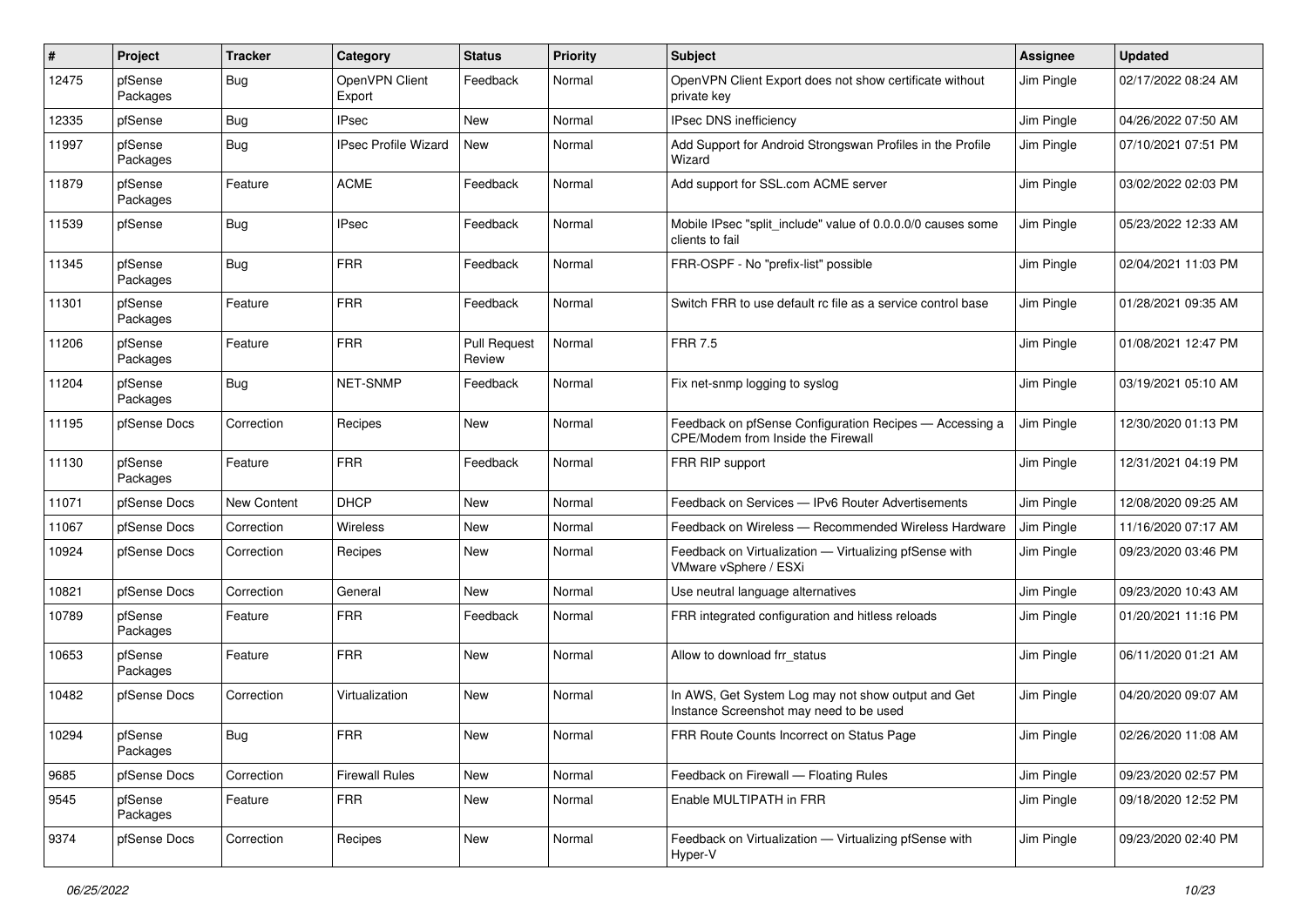| $\vert$ # | Project             | <b>Tracker</b> | Category                     | <b>Status</b> | <b>Priority</b> | <b>Subject</b>                                                                                          | <b>Assignee</b>      | <b>Updated</b>      |
|-----------|---------------------|----------------|------------------------------|---------------|-----------------|---------------------------------------------------------------------------------------------------------|----------------------|---------------------|
| 9370      | pfSense Docs        | Correction     | General                      | In Progress   | Normal          | Update old screenshots                                                                                  | Jim Pingle           | 12/03/2021 09:55 AM |
| 9369      | pfSense Docs        | New Content    | Packages                     | New           | Normal          | Document remaining packages                                                                             | Jim Pingle           | 04/14/2021 03:39 PM |
| 9335      | pfSense<br>Packages | <b>Bug</b>     | haproxy                      | Feedback      | Normal          | Stored XSS in HAProxy / haproxy listeners edit.php                                                      | Jim Pingle           | 02/18/2019 09:35 AM |
| 9310      | pfSense Docs        | Correction     | Products                     | New           | Normal          | Appliances with internal switch need the MAC Address<br>section of their Getting Started guides updated | Jim Pingle           | 09/23/2020 10:24 AM |
| 9200      | pfSense<br>Packages | Todo           | <b>ACME</b>                  | New           | Normal          | Add DNS support for Google domain to Acme manager                                                       | Jim Pingle           | 02/15/2022 03:16 AM |
| 8852      | pfSense Docs        | Correction     | <b>DHCP</b>                  | New           | Normal          | [feedback form] Unclear about "Client Identifier" in a static<br>mapping                                | Jim Pingle           | 09/23/2020 02:30 PM |
| 8516      | pfSense<br>Packages | <b>Bug</b>     | FreeRADIUS                   | New           | Normal          | FreeRADIUS requires settings re-saved after pfSense<br>upgrade                                          | Jim Pingle           | 12/31/2021 05:58 PM |
| 8380      | pfSense             | Bug            | OpenVPN                      | New           | Normal          | OpenVPN RADIUS password length is not constant                                                          | Jim Pingle           | 07/17/2020 11:46 AM |
| 8315      | pfSense<br>Packages | Bug            | Mail report                  | Feedback      | Normal          | Mail Report mail report send() behavior different than<br>notify_via_smtp()                             | Jim Pingle           | 09/24/2019 10:12 AM |
| 7248      | pfSense             | Feature        | <b>IPsec</b>                 | <b>New</b>    | Normal          | Web UI for IPSec settings should warn about poor security<br>choices                                    | Jim Pingle           | 10/31/2019 12:15 PM |
| 6624      | pfSense             | Bug            | <b>IPsec</b>                 | Confirmed     | Normal          | changes in IPsec config should down the connection                                                      | Jim Pingle           | 08/02/2021 12:08 PM |
| 6569      | pfSense             | Feature        | <b>NTPD</b>                  | <b>New</b>    | Normal          | Support Rockwell ZODIAC binary protocol (Jupiter receiver)<br>for high precision                        | Jim Pingle           | 07/18/2016 11:45 AM |
| 1979      | pfSense             | Feature        | Aliases / Tables             | New           | Normal          | Add some default read-only system aliases                                                               | Jim Pingle           | 08/21/2019 11:01 AM |
| 11223     | pfSense Docs        | Correction     | Products                     | New           | Normal          | Azure Marketplace links are invalid                                                                     | <b>Jared Dillard</b> | 02/03/2021 10:36 AM |
| 10429     | pfSense<br>Packages | <b>Bug</b>     | <b>Status Traffic Totals</b> | New           | Normal          | Status Traffic Total broken 2.4.5                                                                       | Jared Dillard        | 02/27/2021 07:55 PM |
| 9537      | pfSense<br>Packages | <b>Bug</b>     | <b>Status Traffic Totals</b> | New           | Normal          | One month offset in displayed data between time changes                                                 | Jared Dillard        | 05/01/2020 08:27 AM |
| 8349      | pfSense             | Feature        | <b>Traffic Graphs</b>        | New           | Normal          | Show the actual numerical information (upload/download<br>speeds) in the traffic graph dashboard widget | <b>Jared Dillard</b> | 02/28/2018 09:42 AM |
| 8274      | pfSense             | Feature        | <b>Traffic Graphs</b>        | New           | Normal          | Reverse Inverse Traffic Graph View                                                                      | Jared Dillard        | 08/14/2019 10:31 AM |
| 7400      | pfSense             | <b>Bug</b>     | <b>Traffic Graphs</b>        | Assigned      | Normal          | Traffic Graphs show bad data on 2.3.3 1                                                                 | Jared Dillard        | 12/31/2021 05:47 PM |
| 7398      | pfSense             | Feature        | <b>Traffic Graphs</b>        | Assigned      | Normal          | Show average value of bandwidth in/out on Dashboard trafic<br>graph                                     | <b>Jared Dillard</b> | 08/21/2019 08:56 AM |
| 7267      | pfSense<br>Packages | Bug            | <b>Status Traffic Totals</b> | New           | Normal          | Status Traffic Totals - Stacked Bar - Scale not high enough                                             | Jared Dillard        | 11/18/2020 07:38 AM |
| 5367      | pfSense             | <b>Bug</b>     | Web Interface                | <b>New</b>    | Normal          | Safari repeatedly tries to reload dashboard                                                             | <b>Jared Dillard</b> | 08/22/2016 11:08 AM |
| 1675      | pfSense             | <b>Bug</b>     | Captive Portal               | New           | Normal          | Captive portal logout problems with pop-up blockers.                                                    | <b>Jared Dillard</b> | 03/28/2016 01:37 PM |
| 6993      | pfSense             | <b>Bug</b>     | OpenVPN                      | <b>New</b>    | Normal          | OpenVPN status error during CARP state transition                                                       | James Webb           | 12/31/2021 05:44 PM |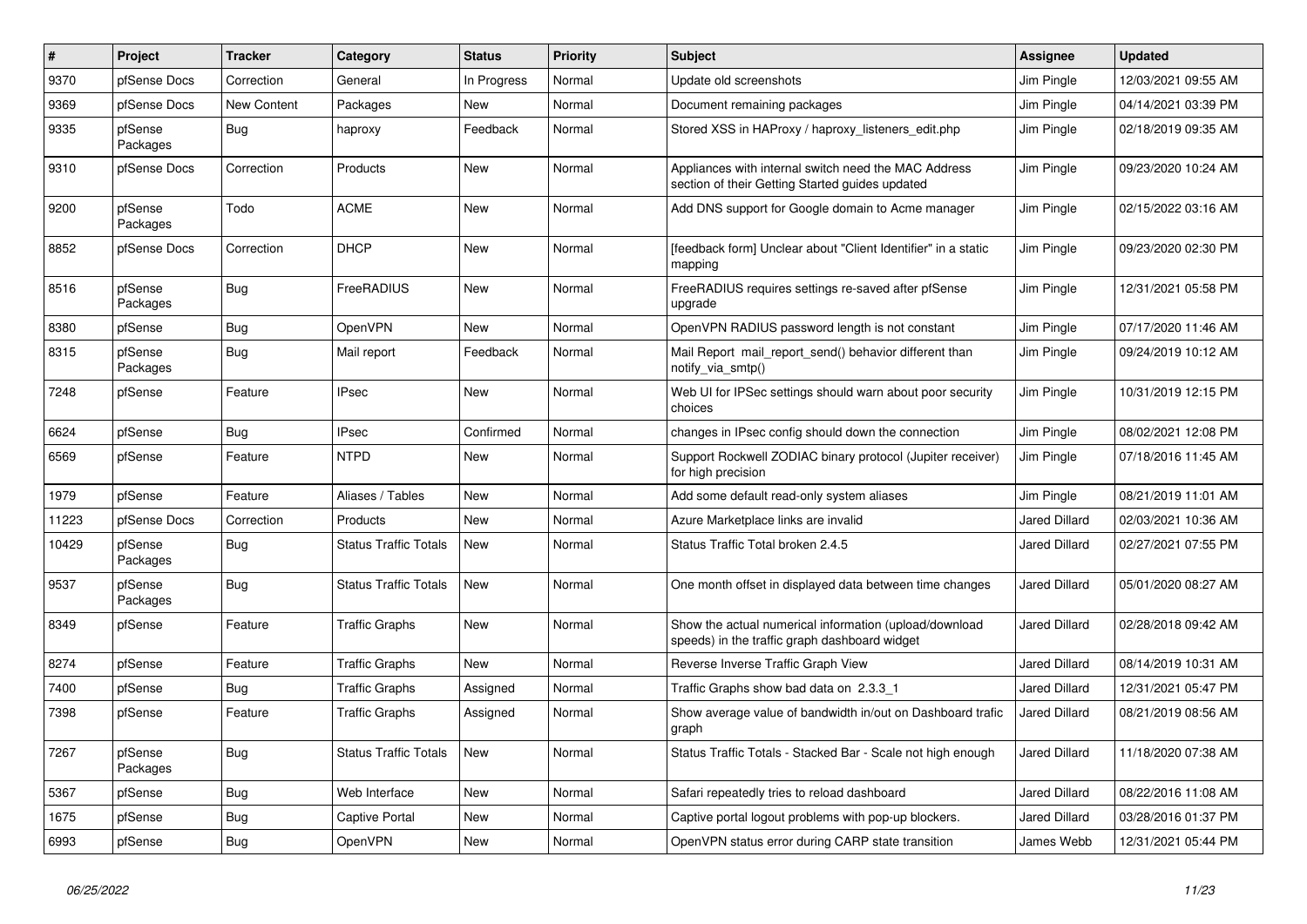| $\sharp$ | Project             | <b>Tracker</b> | Category                            | <b>Status</b> | <b>Priority</b> | <b>Subject</b>                                                                                                                                       | <b>Assignee</b>        | <b>Updated</b>      |
|----------|---------------------|----------------|-------------------------------------|---------------|-----------------|------------------------------------------------------------------------------------------------------------------------------------------------------|------------------------|---------------------|
| 13284    | pfSense<br>Packages | Feature        | FreeRADIUS                          | New           | Normal          | Option to define "Issuer" in OPT configuration.                                                                                                      | Jakob<br>Nordgarden    | 06/19/2022 12:10 PM |
| 8072     | pfSense             | <b>Bug</b>     | <b>Traffic Shaper</b><br>(Limiters) | New           | Normal          | Limiter / Queue mask issues?                                                                                                                         | Ivor Kreso             | 11/08/2017 07:56 PM |
| 6167     | pfSense             | <b>Bug</b>     | <b>IPsec</b>                        | Confirmed     | Normal          | IPsec IPComp not working                                                                                                                             | George<br>Neville-Neil | 09/22/2020 06:07 PM |
| 8309     | pfSense             | Feature        | Hardware / Drivers                  | New           | Normal          | Include apuled driver to add support for LEDs on PC Engines<br>APU boards                                                                            | Darryn Storm           | 08/20/2019 08:47 AM |
| 13205    | pfSense Docs        | New Content    | Backup / Restore                    | Feedback      | Normal          | <b>ZFS Boot Environment documentation</b>                                                                                                            | Christian<br>McDonald  | 05/31/2022 10:55 AM |
| 13115    | pfSense<br>Packages | Bug            | WireGuard                           | Feedback      | Normal          | WireGuard panic due to KBI changes in<br>'udp_tun_func_t()"                                                                                          | Christian<br>McDonald  | 05/15/2022 10:47 AM |
| 12924    | pfSense<br>Packages | <b>Bug</b>     | WireGuard                           | New           | Normal          | DNS Resolver WireGuard ACL Inconsistency                                                                                                             | Christian<br>McDonald  | 04/10/2022 10:36 AM |
| 12760    | pfSense<br>Packages | Bug            | WireGuard                           | New           | Normal          | Link-local addresses disallowed on Wireguard interfaces                                                                                              | Christian<br>McDonald  | 02/07/2022 03:50 AM |
| 12756    | pfSense Docs        | Todo           | WireGuard                           | New           | Normal          | Feedback on pfSense Configuration Recipes - WireGuard<br>Remote Access VPN Configuration Example                                                     | Christian<br>McDonald  | 05/31/2022 11:42 AM |
| 12715    | pfSense             | <b>Bug</b>     | Authentication                      | New           | Normal          | Long system startup time when LDAP is configured and<br>unavailable during startup.                                                                  | Christian<br>McDonald  | 01/24/2022 05:50 AM |
| 12526    | pfSense<br>Packages | Feature        | WireGuard                           | New           | Normal          | <b>WireGuard Widget</b>                                                                                                                              | Christian<br>McDonald  | 11/17/2021 07:15 AM |
| 12525    | pfSense<br>Packages | Feature        | WireGuard                           | New           | Normal          | WireGuard Tunnel restore configuration                                                                                                               | Christian<br>McDonald  | 11/17/2021 07:15 AM |
| 12513    | pfSense<br>Packages | Feature        | WireGuard                           | New           | Normal          | WireGuard Utilization Status (Beyond Active Connection)                                                                                              | Christian<br>McDonald  | 12/22/2021 08:40 PM |
| 6651     | pfSense<br>Packages | Feature        | <b>FRR</b>                          | Feedback      | Normal          | Loopback interfaces                                                                                                                                  | Christian<br>McDonald  | 12/25/2021 02:42 PM |
| 13093    | pfSense             | Bug            | Authentication                      | In Progress   | Normal          | LDAP authentication fails with extended query and RFC2307<br>group lookups enabled                                                                   | Chris Linstruth        | 05/31/2022 07:20 AM |
| 12782    | pfSense             | Todo           | Build / Release                     | New           | Normal          | Disable compatibility flag                                                                                                                           | <b>Brad Davis</b>      | 05/17/2022 02:33 PM |
| 13096    | pfSense<br>Packages | Feature        | Snort                               | Feedback      | Normal          | Improve robustness of Snort Rules Update Log size limitation<br>logic                                                                                | <b>Bill Meeks</b>      | 04/25/2022 12:22 PM |
| 13095    | pfSense<br>Packages | <b>Bug</b>     | Snort                               | Feedback      | Normal          | Snort VRT change in Shared Object Rules path name results   Bill Meeks<br>in failure to extract and update Snort Shared Object Rules<br>when enabled |                        | 04/25/2022 12:22 PM |
| 12573    | pfSense<br>Packages | Feature        | New Package<br>Request              | New           | Normal          | Dashboard widget with external connection map                                                                                                        | aleksei<br>prokofiev   | 12/07/2021 07:38 AM |
| 13297    | pfSense             | Feature        | Routing                             | New           | Normal          | Support for Gateway Groups as Static Route destinations                                                                                              |                        | 06/24/2022 07:41 AM |
| 13296    | pfSense             | Feature        | DHCP (IPv6)                         | New           | Normal          | Add support for DHCP6 OPTION_PD_EXCLUDE (RFC 6603)                                                                                                   |                        | 06/24/2022 10:10 PM |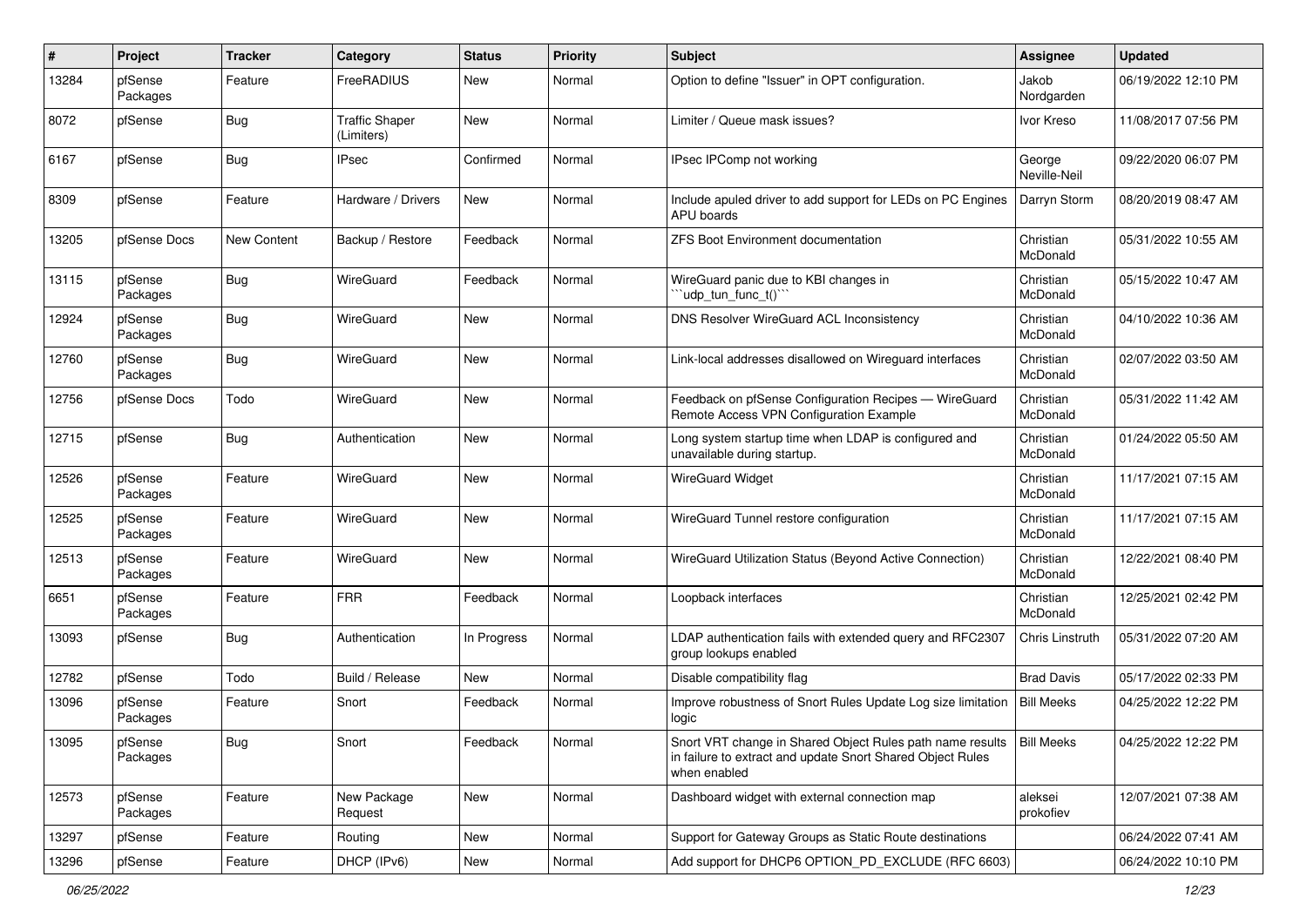| #     | Project             | <b>Tracker</b> | Category                 | <b>Status</b>                 | <b>Priority</b> | <b>Subject</b>                                                                                                          | <b>Assignee</b> | <b>Updated</b>      |
|-------|---------------------|----------------|--------------------------|-------------------------------|-----------------|-------------------------------------------------------------------------------------------------------------------------|-----------------|---------------------|
| 13295 | pfSense             | <b>Bug</b>     | Gateway Monitoring       | <b>Pull Request</b><br>Review | Normal          | Incorrect function parameters for "get dpinger status()" call<br>in "gwlb.inc"                                          |                 | 06/24/2022 07:25 AM |
| 13293 | pfSense             | Feature        | OpenVPN                  | New                           | Normal          | Option to set auth-gen-token in OpenVPN GUI                                                                             |                 | 06/21/2022 02:35 PM |
| 13292 | pfSense<br>Packages | Feature        | <b>ACME</b>              | New                           | Normal          | Separator                                                                                                               |                 | 06/21/2022 12:06 PM |
| 13290 | pfSense             | Regression     | Captive Portal           | Feedback                      | Normal          | My PfSense version 2.7 is returning the error "dummynet bad<br>switch 21" every time I activate my Captive Portals (7). |                 | 06/20/2022 06:01 PM |
| 13288 | pfSense             | Bug            | Configuration<br>Backend | New                           | Normal          | Encode FreeRADIUS Custom Options                                                                                        |                 | 06/20/2022 10:36 AM |
| 13287 | pfSense             | Feature        | Configuration<br>Backend | New                           | Normal          | Encode OpenVPN Custom Options                                                                                           |                 | 06/20/2022 10:33 AM |
| 13280 | pfSense             | <b>Bug</b>     | Unknown                  | New                           | Normal          | Entries duplicated in /boot/loader.conf                                                                                 |                 | 06/19/2022 11:11 AM |
| 13279 | pfSense             | <b>Bug</b>     | Interfaces               | New                           | Normal          | DHCP config override affects Gateway installation.                                                                      |                 | 06/17/2022 07:25 AM |
| 13277 | pfSense             | <b>Bug</b>     | <b>IGMP Proxy</b>        | New                           | Normal          | IGMP Proxy webConfigurator Page Always Produces Error                                                                   |                 | 06/16/2022 07:50 PM |
| 13276 | pfSense             | Bug            | <b>IGMP Proxy</b>        | New                           | Normal          | IGMP Proxy Error Message for Logging Links to System Log<br>Instead of Routing Log                                      |                 | 06/16/2022 07:48 PM |
| 13273 | pfSense             | Bug            | DHCP (IPv4)              | New                           | Normal          | dholient can use conflicting recorded leases                                                                            |                 | 06/14/2022 11:07 AM |
| 13270 | pfSense Docs        | New Content    | OpenVPN                  | New                           | Normal          | OpenVPN client gateway is incorrect when the server does<br>not push routes                                             |                 | 06/13/2022 08:17 AM |
| 13268 | pfSense             | Todo           | Console Menu             | Ready To<br>Test              | Normal          | columns don't align nicely in console with medium-long<br>interface names                                               |                 | 06/12/2022 10:32 PM |
| 13267 | pfSense             | Bug            | OpenVPN                  | New                           | Normal          | dpinger continues to run on OpenVPN gateway after<br>OpenVPN service is stopped.                                        |                 | 06/12/2022 02:49 PM |
| 13264 | pfSense             | Feature        | <b>IPsec</b>             | New                           | Normal          | IPSec Phase2 select multiple PFS key groups                                                                             |                 | 06/10/2022 04:29 PM |
| 13261 | pfSense<br>Packages | <b>Bug</b>     | sudo                     | Feedback                      | Normal          | Input validation rejects empty "sudo" command list, but GUI<br>text says it can be empty                                |                 | 06/24/2022 02:50 PM |
| 13260 | pfSense             | Feature        | Authentication           | New                           | Normal          | Add support for OpenVPN static-challenge                                                                                |                 | 06/09/2022 02:04 PM |
| 13256 | pfSense             | Feature        | DHCP (IPv4)              | New                           | Normal          | Better handling of duplicate IPs in static DHCP assignments                                                             |                 | 06/11/2022 04:51 PM |
| 13254 | pfSense             | Bug            | <b>DNS Resolver</b>      | New                           | Normal          | DNS resolver does not update "unbound.conf" file during<br>link down events                                             |                 | 06/08/2022 07:55 AM |
| 13253 | pfSense             | <b>Bug</b>     | DHCP (IPv6)              | New                           | Normal          | 'dhcp6c'' is not restarted when applying settings when<br>multiple WANs are configured for DHCP6                        |                 | 06/06/2022 02:58 PM |
| 13252 | pfSense             | Bug            | Upgrade                  | New                           | Normal          | reduce frequency of php-fpm socket connection attempts<br>from check_reload_status                                      |                 | 06/12/2022 11:11 AM |
| 13249 | pfSense             | Bug            | Console Menu             | New                           | Normal          | Running playback comands multiple times results in PHP<br>error                                                         |                 | 06/06/2022 07:02 AM |
| 13248 | pfSense             | Regression     | DHCP (IPv6)              | New                           | Normal          | IPv6 Router Advertisements runs when config.xml does not<br>contain an entry for the interface                          |                 | 06/05/2022 07:44 PM |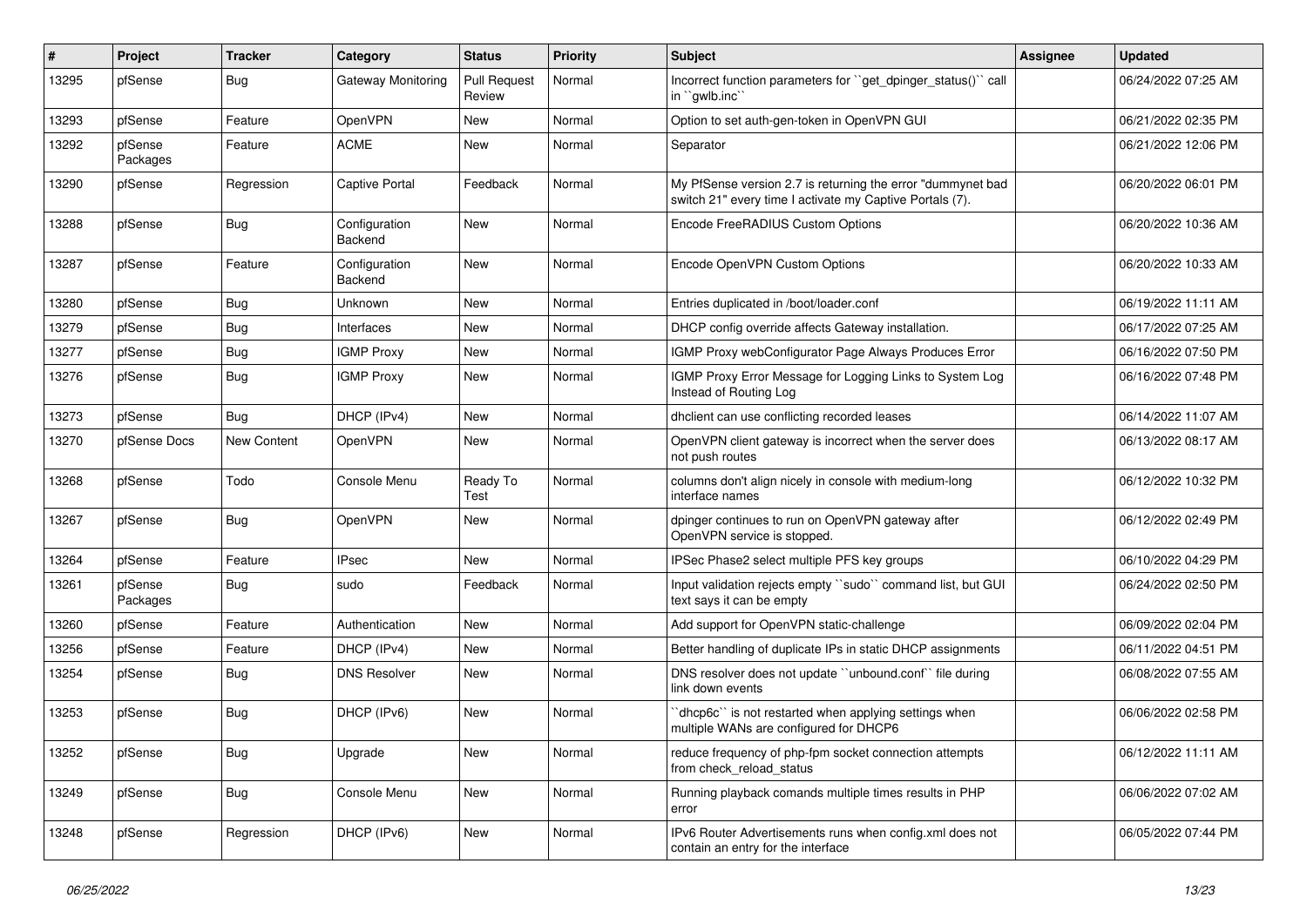| #     | Project             | <b>Tracker</b> | Category           | <b>Status</b>                 | <b>Priority</b> | Subject                                                                                         | <b>Assignee</b> | <b>Updated</b>      |
|-------|---------------------|----------------|--------------------|-------------------------------|-----------------|-------------------------------------------------------------------------------------------------|-----------------|---------------------|
| 13246 | pfSense<br>Packages | Feature        | iperf              | New                           | Normal          | iperf3 service controls do not work                                                             |                 | 06/05/2022 06:51 PM |
| 13244 | pfSense             | Feature        | Web Interface      | <b>New</b>                    | Normal          | Add help text under Timezone settings in the GUI                                                |                 | 06/03/2022 01:00 PM |
| 13242 | pfSense             | Feature        | Gateway Monitoring | New                           | Normal          | Enhancements to static route creation/deletion for dpinger<br>monitor IPs                       |                 | 06/03/2022 11:20 AM |
| 13240 | pfSense             | <b>Bug</b>     | Rules / NAT        | New                           | Normal          | Dynamic NPt entry UI has a couple quirks                                                        |                 | 06/02/2022 09:32 PM |
| 13237 | pfSense             | <b>Bug</b>     | DHCP (IPv6)        | New                           | Normal          | dhcp6c script cannot be executed safely                                                         |                 | 06/01/2022 11:20 AM |
| 13236 | pfSense Docs        | Todo           | Products           | <b>New</b>                    | Normal          | Document link speed limitations with igc and ix on 6100/4100                                    |                 | 05/31/2022 05:53 PM |
| 13233 | pfSense Plus        | <b>Bug</b>     | OpenVPN            | Feedback                      | Normal          | OpenVPN DCO connection fails with Auth Digest Algorithm<br>set to SHA512                        |                 | 05/31/2022 03:39 PM |
| 13224 | pfSense             | Bug            | Notifications      | New                           | Normal          | Email notification flood when UPS (NUT) and WAN send<br>notifications                           |                 | 05/27/2022 01:58 AM |
| 13222 | pfSense             | <b>Bug</b>     | UPnP/NAT-PMP       | <b>New</b>                    | Normal          | CARP IP does not listen for NAT-PMP packets                                                     |                 | 05/26/2022 02:28 PM |
| 13207 | pfSense<br>Packages | Feature        | pfBlockerNG        | New                           | Normal          | The feed column on the Alerts page is confusing                                                 |                 | 05/24/2022 04:56 AM |
| 13206 | pfSense Plus        | Bug            | Hardware / Drivers | <b>New</b>                    | Normal          | SG-3100 LED GPIO hangs                                                                          |                 | 06/11/2022 07:01 PM |
| 13202 | pfSense<br>Packages | Bug            | pfBlockerNG        | New                           | Normal          | Missing Protocols on IP Feed Groups Advanced<br>Inbound/Outbound Firewall Rule settings         |                 | 05/23/2022 08:58 AM |
| 13201 | pfSense<br>Packages | Feature        | pfBlockerNG        | New                           | Normal          | Add FireHol Security IP Feeds                                                                   |                 | 05/23/2022 06:34 AM |
| 13200 | pfSense<br>Packages | Feature        | pfBlockerNG        | New                           | Normal          | Custom DNS Servers for Alert settings                                                           |                 | 05/23/2022 06:16 AM |
| 13199 | pfSense<br>Packages | Feature        | pfBlockerNG        | New                           | Normal          | Feed groups should not have the first listing in the group bar                                  |                 | 05/23/2022 06:03 AM |
| 13198 | pfSense<br>Packages | Feature        | pfBlockerNG        | <b>New</b>                    | Normal          | Dark Theme Styling issues - Alerts White bar                                                    |                 | 05/23/2022 06:05 AM |
| 13197 | pfSense<br>Packages | Feature        | pfBlockerNG        | <b>New</b>                    | Normal          | Put a Single donation link and a proper patreon lin in the<br>pfBlocker Support Banner / Widget |                 | 05/23/2022 05:35 AM |
| 13196 | pfSense<br>Packages | Feature        | pfBlockerNG        | New                           | Normal          | remove NoVirusThanks feed                                                                       |                 | 05/23/2022 06:05 AM |
| 13195 | pfSense<br>Packages | Feature        | pfBlockerNG        | New                           | Normal          | Dedicated website for Feed mangement - Community Driven                                         |                 | 05/23/2022 05:22 AM |
| 13194 | pfSense<br>Packages | Bug            | pfBlockerNG        | New                           | Normal          | Remove dead Malc0de feed                                                                        |                 | 05/23/2022 05:16 AM |
| 13187 | pfSense             | Documentation  | Upgrade            | <b>New</b>                    | Normal          | Azure Frequently asked questions                                                                |                 | 05/20/2022 06:52 AM |
| 13167 | pfSense             | Bug            | Dynamic DNS        | New                           | Normal          | phpDynDNS: DigitalOcean ddns update fails (bad request,<br>invalid character '-' in request_id) |                 | 06/16/2022 09:30 PM |
| 13165 | pfSense             | Feature        | Dashboard          | <b>Pull Request</b><br>Review | Normal          | Feat: live update for Services dashboard widget                                                 |                 | 05/15/2022 01:48 AM |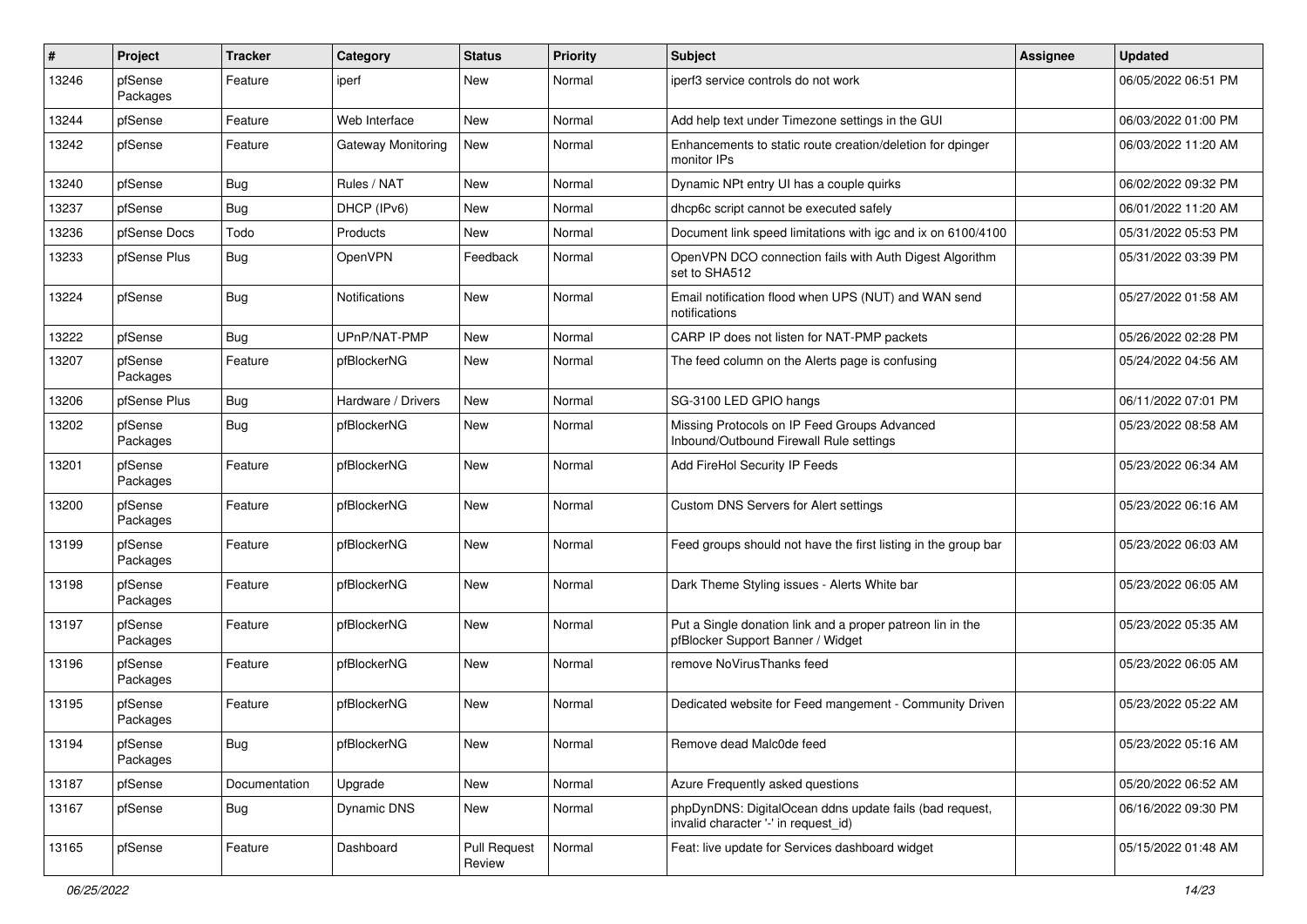| $\pmb{\#}$ | Project             | <b>Tracker</b> | Category                        | <b>Status</b>                 | <b>Priority</b> | <b>Subject</b>                                                                                              | <b>Assignee</b> | <b>Updated</b>      |
|------------|---------------------|----------------|---------------------------------|-------------------------------|-----------------|-------------------------------------------------------------------------------------------------------------|-----------------|---------------------|
| 13160      | pfSense<br>Packages | Feature        | Status Monitoring               | <b>Pull Request</b><br>Review | Normal          | Option to sort monitoring graph views                                                                       |                 | 05/13/2022 12:06 PM |
| 13158      | pfSense             | Bug            | Web Interface                   | New                           | Normal          | Input validation error when applying limiter changes                                                        |                 | 05/14/2022 05:32 PM |
| 13156      | pfSense<br>Packages | Regression     | pfBlockerNG                     | New                           | Normal          | pfBlockerNG IP block stats do not work                                                                      |                 | 06/13/2022 08:16 PM |
| 13154      | pfSense<br>Packages | Bug            | pfBlockerNG                     | Confirmed                     | Normal          | pfBlocker causing excessive CPU load                                                                        |                 | 06/14/2022 01:14 PM |
| 13141      | pfSense<br>Packages | Bug            | squidguard                      | New                           | Normal          | wrong page squidguard block                                                                                 |                 | 05/09/2022 05:33 PM |
| 13138      | pfSense<br>Packages | Feature        | pfBlockerNG                     | New                           | Normal          | DNS over HTTPS/TLS Blocking should be removed from<br>SafeSearch                                            |                 | 05/07/2022 02:52 AM |
| 13137      | pfSense<br>Packages | Feature        | pfBlockerNG                     | New                           | Normal          | ckuethe/doh-blocklist.txt add to DoH feeds                                                                  |                 | 05/07/2022 02:39 AM |
| 13136      | pfSense<br>Packages | Feature        | pfBlockerNG                     | New                           | Normal          | Add crypt0rr DNS-over-HTTPS (DOH) provider list feeds                                                       |                 | 05/07/2022 02:27 AM |
| 13128      | pfSense<br>Packages | Bug            | Zabbix                          | New                           | Normal          | Zabbix Agent 6: HA Server Setup                                                                             |                 | 05/05/2022 01:55 AM |
| 13124      | pfSense             | Feature        | Web Interface                   | <b>Pull Request</b><br>Review | Normal          | Option to wait for interface selection before displaying firewall<br>rules                                  |                 | 05/17/2022 02:15 PM |
| 13091      | pfSense             | Feature        | OpenVPN                         | New                           | Normal          | RFE: Ability to specify the order of OpenVPN Authentication<br>servers                                      |                 | 04/22/2022 04:30 PM |
| 13087      | pfSense             | Bug            | OpenVPN                         | New                           | Normal          | OpenVPN Server: hide WINS servers list when netbios option<br>is unchecked while WINS servers is checked    |                 | 04/22/2022 10:29 AM |
| 13076      | pfSense             | Bug            | Gateway Monitoring              | New                           | Normal          | Marking a gateway as down does not affect IPsec entries<br>using gateway groups                             |                 | 06/03/2022 10:32 AM |
| 13074      | pfSense Plus        | <b>Bug</b>     | Cryptographic<br>Modules        | <b>New</b>                    | Normal          | AES-GCM with SafeXcel on Netgate 2100 causes MBUF<br>overload                                               |                 | 06/12/2022 11:14 AM |
| 13073      | pfSense<br>Packages | Bug            | Squid                           | New                           | Normal          | ClamAV - clamd dies with high CPU load and thus the<br>C-ICAP of squid-reverse proxy causes http:500 errors |                 | 04/19/2022 05:38 AM |
| 13068      | pfSense             | Bug            | Aliases / Tables                | <b>New</b>                    | Normal          | Error loading rules when URL Table IPs content is empty                                                     |                 | 04/17/2022 09:07 PM |
| 13067      | pfSense             | Bug            | <b>FilterDNS</b>                | New                           | Normal          | filterdns resolve interval is twice the intended value                                                      |                 | 04/17/2022 07:45 PM |
| 13063      | pfSense<br>Packages | Feature        | Cellular                        | <b>Pull Request</b><br>Review | Normal          | Cellular package shall support more modems and NMEA port                                                    |                 | 05/06/2022 02:38 PM |
| 13058      | pfSense             | Todo           | Rules / NAT                     | New                           | Normal          | Add static routes and directly connected networks back to<br>policy route negation rules                    |                 | 04/13/2022 08:05 AM |
| 13053      | pfSense<br>Packages | Bug            | <b>ACME</b>                     | New                           | Normal          | LoopiaAPI error handling                                                                                    |                 | 05/05/2022 10:58 AM |
| 13051      | pfSense             | Bug            | <b>Traffic Shaper</b><br>(ALTQ) | <b>New</b>                    | Normal          | Firewall traffic shaper by interface selection unknow                                                       |                 | 04/12/2022 07:03 AM |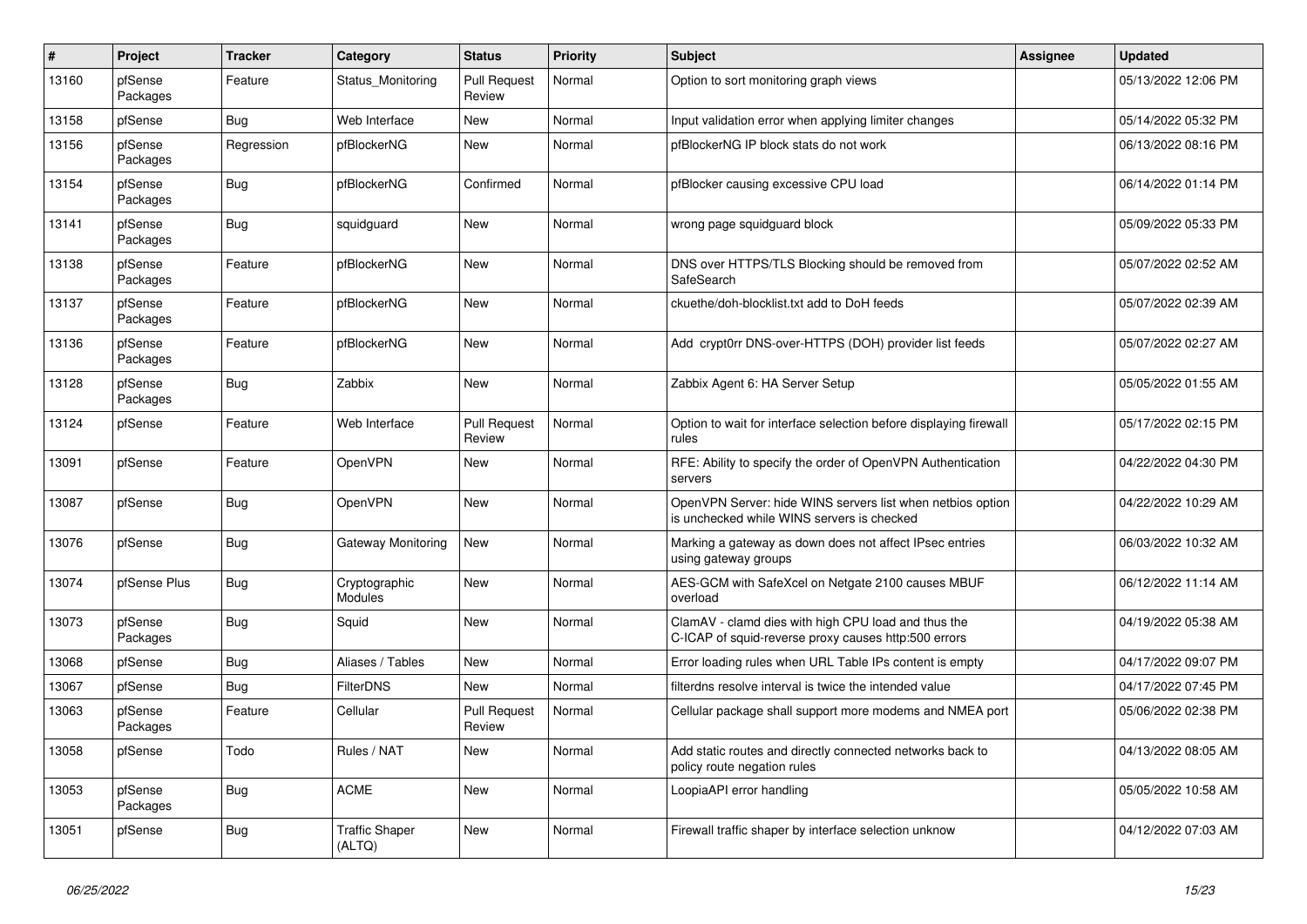| ∦     | Project             | <b>Tracker</b> | Category                                 | <b>Status</b> | <b>Priority</b> | <b>Subject</b>                                                                                                        | Assignee | <b>Updated</b>      |
|-------|---------------------|----------------|------------------------------------------|---------------|-----------------|-----------------------------------------------------------------------------------------------------------------------|----------|---------------------|
| 13046 | pfSense             | <b>Bug</b>     | Rules / NAT                              | New           | Normal          | Floating rule applied to IPv6 interface with a SLAAC DHCPv6<br>gateway reports error on boot                          |          | 04/11/2022 09:50 AM |
| 13045 | pfSense<br>Packages | <b>Bug</b>     | WireGuard                                | New           | Normal          | Firewall floating rules ignore WireGuard traffic                                                                      |          | 04/11/2022 09:40 AM |
| 13044 | pfSense<br>Packages | Feature        | Mail report                              | New           | Normal          | Customized reporting                                                                                                  |          | 04/11/2022 09:22 AM |
| 13043 | pfSense<br>Packages | Bug            | WireGuard                                | New           | Normal          | OSPF over Wireguard interface doesn't populate neighbors<br>after reboot                                              |          | 04/11/2022 09:22 AM |
| 13039 | pfSense<br>Packages | Feature        | AWS VPC                                  | New           | Normal          | Handle transit gateway VPNs in the AWS VPN wizard                                                                     |          | 04/11/2022 07:31 AM |
| 13022 | pfSense<br>Packages | <b>Bug</b>     | haproxy                                  | Feedback      | Normal          | HAProxy - Sub Frontends ignore Client verification CA<br>certificates                                                 |          | 04/06/2022 12:55 PM |
| 13018 | pfSense<br>Packages | <b>Bug</b>     | pfBlockerNG                              | New           | Normal          | TLD and DNSBL Safesearch DOH conflict disables TLD<br>block when conflicting DOH FQDN is deselected or<br>whitelisted |          | 04/01/2022 05:59 PM |
| 13017 | pfSense             | Feature        | Packet Capture                           | New           | Normal          | Packet capture: add preview results while capture is running                                                          |          | 04/09/2022 11:08 AM |
| 13016 | pfSense Docs        | New Content    | Virtualization                           | New           | Normal          | Workaround for bandwith issues since 2.6 when installed in<br>Hyper-V                                                 |          | 04/01/2022 01:06 PM |
| 13009 | pfSense             | Feature        | OpenVPN                                  | New           | Normal          | Add option for multiple remote addresses to OpenVPN Client                                                            |          | 03/31/2022 12:42 PM |
| 13003 | pfSense             | <b>Bug</b>     | Hardware / Drivers                       | New           | Normal          | Malicious Driver Detection event on ixl driver                                                                        |          | 06/23/2022 01:31 AM |
| 12982 | pfSense<br>Packages | <b>Bug</b>     | FreeRADIUS                               | New           | Normal          | FreeRadius RadReply table entries missing from pf                                                                     |          | 06/19/2022 05:38 PM |
| 12974 | pfSense Plus        | Bug            | Installer                                | New           | Normal          | Typing anything into 1100/2100 recovery installer causes<br>process to stop                                           |          | 06/05/2022 04:10 PM |
| 12960 | pfSense             | Bug            | Installer                                | New           | Normal          | VGA installer image defaults to serial console, serial console<br>is default in GUI settings                          |          | 05/10/2022 03:19 PM |
| 12959 | pfSense             | <b>Bug</b>     | DHCP (IPv4)                              | Feedback      | Normal          | dhcplease process wrongly update host file if client-hostname<br>is empty                                             |          | 03/28/2022 10:26 AM |
| 12956 | pfSense<br>Packages | <b>Bug</b>     | Suricata                                 | Confirmed     | Normal          | suricata fails to use pcre in SID management (e.g.<br>dropsid.conf)                                                   |          | 04/05/2022 12:52 PM |
| 12951 | pfSense<br>Packages | <b>Bug</b>     | <b>FRR</b>                               | Feedback      | Normal          | FRR cannot remove IPv6 routes                                                                                         |          | 03/22/2022 09:24 PM |
| 12950 | pfSense             | Bug            | Routing                                  | New           | Normal          | OpenVPN as default gateway does not get set at boot time                                                              |          | 04/09/2022 05:46 PM |
| 12947 | pfSense             | Bug            | DHCP (IPv6)                              | New           | Normal          | DHCP6 client does not take any action if the interface IPv6<br>address changes during renewal                         |          | 06/19/2022 09:34 PM |
| 12938 | pfSense             | <b>Bug</b>     | IPv6 Router<br>Advertisements<br>(RADVD) | New           | Normal          | MaxRtrAdvInterval would allow stale DNS servers to be<br>deleted faster                                               |          | 03/12/2022 09:37 AM |
| 12927 | pfSense             | <b>Bug</b>     | OpenVPN                                  | New           | Normal          | OpenVPN with OCSP enabled allows connections with<br>revoked certificates                                             |          | 03/24/2022 08:22 AM |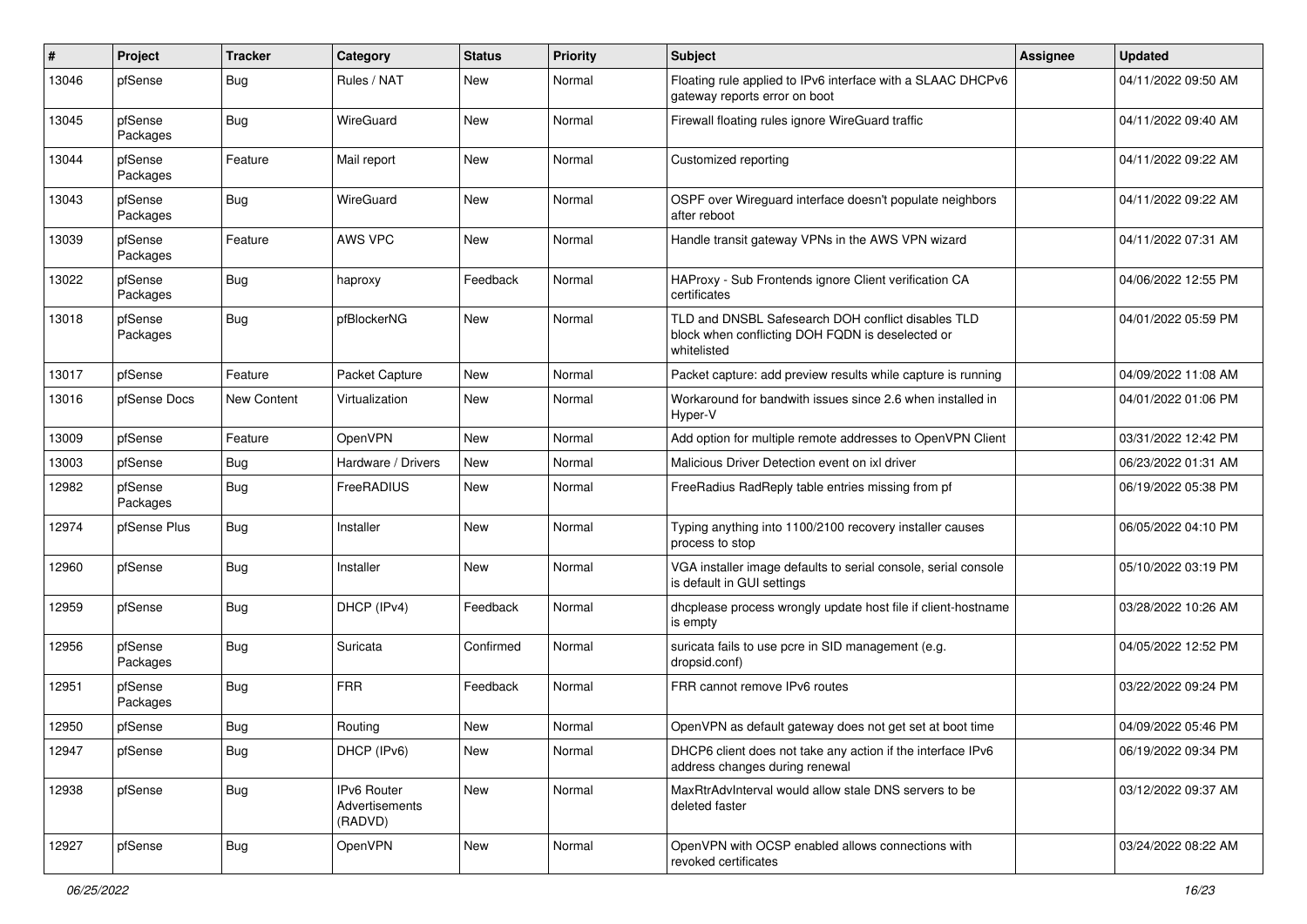| #     | Project             | <b>Tracker</b> | Category                            | <b>Status</b> | <b>Priority</b> | <b>Subject</b>                                                                                        | <b>Assignee</b> | <b>Updated</b>      |
|-------|---------------------|----------------|-------------------------------------|---------------|-----------------|-------------------------------------------------------------------------------------------------------|-----------------|---------------------|
| 12926 | pfSense             | <b>Bug</b>     | Interfaces                          | Feedback      | Normal          | Changing LAGG type on CARP interfaces makes VIPs go to<br>an "init" State                             |                 | 03/10/2022 10:52 AM |
| 12922 | pfSense             | Bug            | DHCP (IPv4)                         | New           | Normal          | Classless static routes received on DHCP WAN can override<br>chosen default gateway                   |                 | 03/28/2022 10:08 AM |
| 12918 | pfSense<br>Packages | Feature        | pfBlockerNG                         | New           | Normal          | pfBlockerNG-devel changes from xmlrpc sync do not take<br>effect immediately                          |                 | 03/07/2022 02:29 PM |
| 12907 | pfSense<br>Packages | <b>Bug</b>     | PIMD                                | Feedback      | Normal          | PIMD: Nonexistent interfaces should be hidden/disabled in<br>pimd.conf before bringing up the service |                 | 03/07/2022 03:51 PM |
| 12905 | pfSense             | <b>Bug</b>     | Web Interface                       | New           | Normal          | Add VLAN Re-assignment to Import Interface Mismatch<br>Wizard                                         |                 | 03/07/2022 08:05 AM |
| 12903 | pfSense             | Feature        | Notifications                       | New           | Normal          | alternative authentication methods for email notifications?                                           |                 | 03/07/2022 07:52 AM |
| 12899 | pfSense<br>Packages | <b>Bug</b>     | Suricata                            | New           | Normal          | Suricata doesn't honor Pass List                                                                      |                 | 03/04/2022 01:22 PM |
| 12889 | pfSense<br>Packages | Feature        | <b>FRR</b>                          | New           | Normal          | FRR GUI add set ipv6 next-hop global                                                                  |                 | 03/02/2022 06:10 AM |
| 12888 | pfSense             | Bug            | Rules / NAT                         | New           | Normal          | pfSense sends un-NATed packets during OpenVPN startup                                                 |                 | 03/01/2022 03:13 PM |
| 12883 | pfSense Docs        | Todo           | <b>DNS</b>                          | New           | Normal          | Feedback on Services - DNS Resolver - Host Overrides                                                  |                 | 02/28/2022 07:54 PM |
| 12882 | pfSense<br>Packages | Feature        | pfBlockerNG                         | Feedback      | Normal          | Add the option to specify CURLOPT_INTERFACE in<br>pfBlockerNG IPv4/IPv6 lists                         |                 | 03/24/2022 11:16 AM |
| 12878 | pfSense             | <b>Bug</b>     | <b>Traffic Shaper</b><br>(ALTQ)     | Incomplete    | Normal          | Traffic shaping by interface, route queue bandwidth inbound,<br>out by a large factor.                |                 | 06/06/2022 07:03 AM |
| 12877 | pfSense             | <b>Bug</b>     | Dynamic DNS                         | Feedback      | Normal          | Cloudflare DynDNS fails to update more than two addresses                                             |                 | 05/29/2022 06:56 PM |
| 12875 | pfSense             | <b>Bug</b>     | Package System                      | New           | Normal          | Import zabbix-agent6 and zabbix-proxy6 from FreeBSD Ports                                             |                 | 05/28/2022 06:50 PM |
| 12874 | pfSense             | Feature        | OpenVPN                             | New           | Normal          | OpenVPN RADIUS Framed-Pool                                                                            |                 | 02/25/2022 02:24 PM |
| 12861 | pfSense Docs        | Correction     | Hardware                            | New           | Normal          | pfSense hardware tuning guide references obsolete interface<br>loader variable & buffer limits        |                 | 02/23/2022 05:31 PM |
| 12860 | pfSense<br>Packages | Feature        | New Package<br>Request              | <b>New</b>    | Normal          | add mmc-utils package to all images                                                                   |                 | 02/24/2022 07:18 AM |
| 12859 | pfSense<br>Packages | Feature        | Zabbix                              | New           | Normal          | Add Zabbix 6.0 LTS (agent and proxy) packages                                                         |                 | 02/23/2022 07:11 AM |
| 12857 | pfSense             | <b>Bug</b>     | Gateways                            | New           | Normal          | Firewall gateway goes away when making changes to<br>Bridge0 device                                   |                 | 02/27/2022 11:20 AM |
| 12848 | pfSense             | Feature        | <b>Dynamic DNS</b>                  | New           | Normal          | Evaluation of the DynDNS "Result Match" string                                                        |                 | 02/22/2022 02:01 AM |
| 12845 | pfSense<br>Packages | <b>Bug</b>     | softflowd                           | New           | Normal          | softflowd wrong vlan tag                                                                              |                 | 02/21/2022 10:40 AM |
| 12829 | pfSense             | <b>Bug</b>     | <b>Traffic Shaper</b><br>(Limiters) | Feedback      | Normal          | Dummynet kernel module fails to load after upgrade.                                                   |                 | 03/17/2022 09:26 AM |
| 12828 | pfSense             | Bug            | Wireless                            | New           | Normal          | pfSense keeps crashing (Fatal trap 12: page fault while in<br>kernel mode)                            |                 | 02/21/2022 07:55 AM |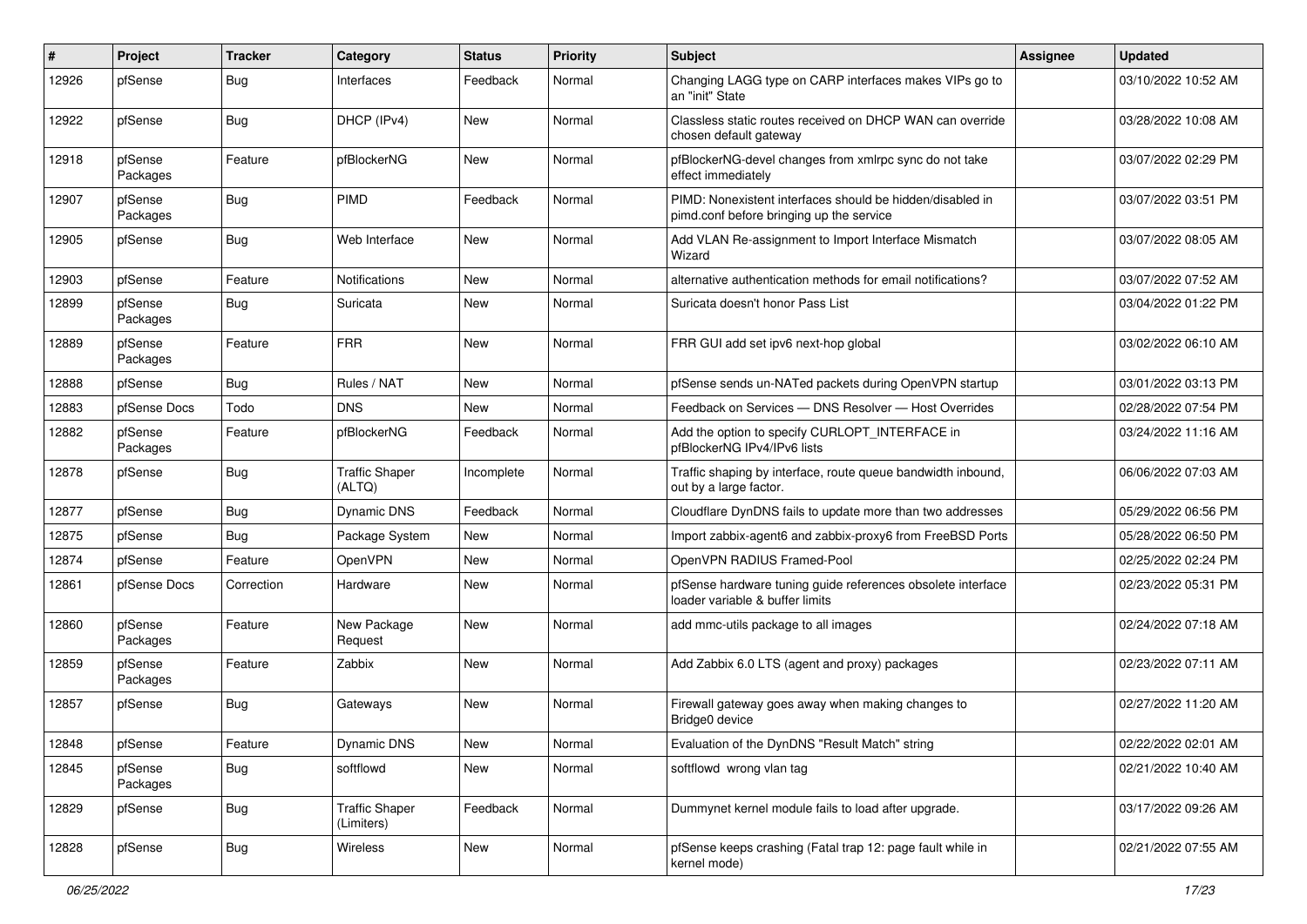| $\vert$ # | Project             | <b>Tracker</b> | Category              | <b>Status</b> | <b>Priority</b> | <b>Subject</b>                                                                                                                                                          | Assignee | <b>Updated</b>      |
|-----------|---------------------|----------------|-----------------------|---------------|-----------------|-------------------------------------------------------------------------------------------------------------------------------------------------------------------------|----------|---------------------|
| 12823     | pfSense             | <b>Bug</b>     | DHCP (IPv6)           | New           | Normal          | Multiple DHCP6 WAN connections PPPoE interface<br>'defached' status                                                                                                     |          | 02/18/2022 05:39 AM |
| 12822     | pfSense<br>Packages | <b>Bug</b>     | pfBlockerNG           | New           | Normal          | IPv4 Source ASN format not working                                                                                                                                      |          | 02/18/2022 10:47 AM |
| 12821     | pfSense             | Regression     | Hardware / Drivers    | Confirmed     | Normal          | Intel e1000 driver (em & igb) cannot pass VLAN0 tagged<br>packets                                                                                                       |          | 06/05/2022 08:23 AM |
| 12812     | pfSense<br>Packages | Feature        | arpwatch              | New           | Normal          | Would it be helpful if the FreeBSD net-mgmt/arpwatch port<br>had an option to use mail/dma for mail delivery?                                                           |          | 02/16/2022 06:09 PM |
| 12806     | pfSense<br>Packages | Todo           | node_exporter         | New           | Normal          | Update node exporter to 1.3.1                                                                                                                                           |          | 02/15/2022 05:26 PM |
| 12797     | pfSense             | <b>Bug</b>     | UPnP/NAT-PMP          | New           | Normal          | UPnP+STUN forms invalid outbound NAT rules using the<br>external address discovered from STUN                                                                           |          | 02/15/2022 01:01 PM |
| 12796     | pfSense             | <b>Bug</b>     | Upgrade               | Confirmed     | Normal          | 2.5.2 -> 2.6.0 upgrade segfaults if certain packages are<br>installed.                                                                                                  |          | 05/24/2022 07:43 AM |
| 12791     | pfSense Docs        | New Content    | Diagnostics           | New           | Normal          | Diagnostic Information for Support (pfSense)                                                                                                                            |          | 02/13/2022 08:49 PM |
| 12787     | pfSense Docs        | Todo           | <b>IPsec</b>          | New           | Normal          | Feedback on pfSense Configuration Recipes - Routing<br>Internet Traffic Through a Site-to-Site IPsec Tunnel                                                             |          | 02/11/2022 11:28 PM |
| 12774     | pfSense             | <b>Bug</b>     | Backup / Restore      | New           | Normal          | Picture widget image is not saved in backup                                                                                                                             |          | 04/04/2022 04:48 AM |
| 12770     | pfSense Docs        | Todo           | <b>Firewall Rules</b> | <b>New</b>    | Normal          | Feedback on Firewall - Configuring firewall rules                                                                                                                       |          | 02/07/2022 07:43 PM |
| 12768     | pfSense             | Feature        | Upgrade               | New           | Normal          | pfSense-repo: Make sure default config file exists                                                                                                                      |          | 05/17/2022 02:32 PM |
| 12767     | pfSense<br>Packages | <b>Bug</b>     | Avahi                 | New           | Normal          | Package radavahi-daemon does does not exist in current<br>pfSense version and it has been removed" message on<br>pfSense 2.7 restore                                    |          | 02/07/2022 11:28 AM |
| 12764     | pfSense             | <b>Bug</b>     | Gateways              | New           | Normal          | VTI gateway status is pending after assigning the VTI<br>interface                                                                                                      |          | 02/07/2022 05:41 AM |
| 12751     | pfSense<br>Packages | <b>Bug</b>     | <b>FRR</b>            | New           | Normal          | Improve FRR route restoration after gateway events                                                                                                                      |          | 02/06/2022 11:07 PM |
| 12748     | pfSense<br>Packages | Feature        | Suricata              | New           | Normal          | Suricata blocked page timestamp breakout to it's own<br>sortable column                                                                                                 |          | 02/01/2022 12:06 PM |
| 12747     | pfSense             | <b>Bug</b>     | Logging               | New           | Normal          | System log is filled by sshguard                                                                                                                                        |          | 05/03/2022 03:08 AM |
| 12742     | pfSense<br>Packages | <b>Bug</b>     | FreeRADIUS            | Feedback      | Normal          | freeRADIUS virtual-server-default: modules dailycounter,<br>monthlycounter, noresetcounter, expire_on_login in authorize<br>section prevent virtual server from loading |          | 03/01/2022 12:45 PM |
| 12740     | pfSense             | <b>Bug</b>     | FreeBSD               | Incomplete    | Normal          | panic: esp_input_cb: Unexpected address family                                                                                                                          |          | 01/27/2022 01:19 PM |
| 12737     | pfSense             | <b>Bug</b>     | Certificates          | New           | Normal          | CApath is not defined by default in curl                                                                                                                                |          | 05/17/2022 02:30 PM |
| 12730     | pfSense             | Bug            | Captive Portal        | New           | Normal          | RADIUS accounting does not work if WAN is down                                                                                                                          |          | 01/26/2022 05:13 AM |
| 12726     | pfSense             | <b>Bug</b>     | Authentication        | New           | Normal          | LDAP select container button auto populate                                                                                                                              |          | 01/25/2022 01:48 PM |
| 12717     | pfSense<br>Packages | Todo           | Squid                 | New           | Normal          | Squid 5.x Branch                                                                                                                                                        |          | 01/25/2022 06:24 PM |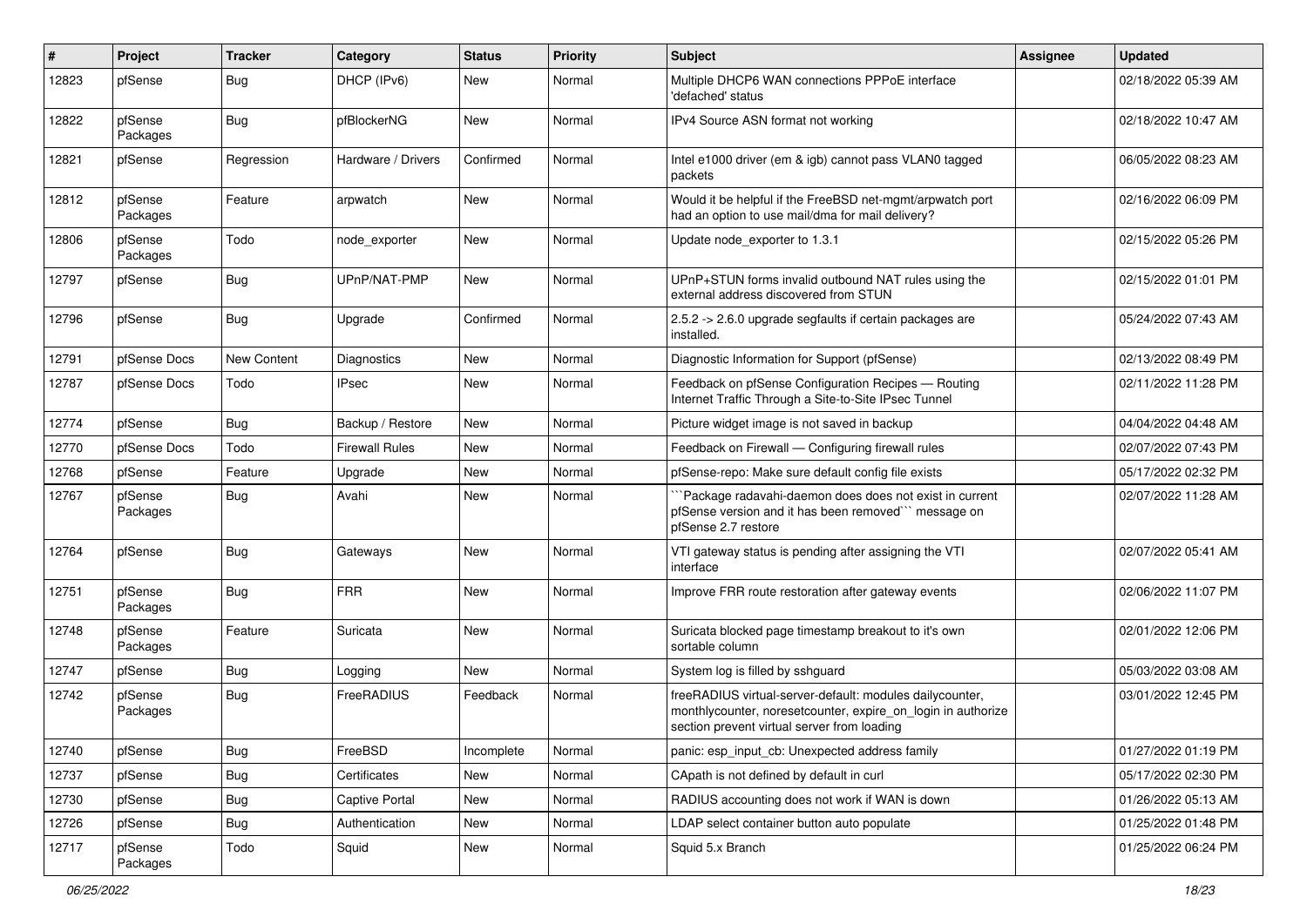| ∦     | Project             | <b>Tracker</b> | Category               | <b>Status</b> | <b>Priority</b> | Subject                                                                                                                   | Assignee | <b>Updated</b>      |
|-------|---------------------|----------------|------------------------|---------------|-----------------|---------------------------------------------------------------------------------------------------------------------------|----------|---------------------|
| 12711 | pfSense<br>Packages | Feature        | Telegraf               | New           | Normal          | Add InfluxDB V2 support                                                                                                   |          | 01/21/2022 02:54 AM |
| 12708 | pfSense             | <b>Bug</b>     | Aliases / Tables       | New           | Normal          | alias with non resolving DNS entry breaks underlying pf table                                                             |          | 02/20/2022 06:13 PM |
| 12705 | pfSense             | <b>Bug</b>     | <b>IPsec</b>           | Incomplete    | Normal          | ECDSA certificate does not work for IPSec VPN phase 1                                                                     |          | 01/24/2022 03:22 PM |
| 12679 | pfSense             | Feature        | Interfaces             | New           | Normal          | Remind user to update DHCPv6 range when changing<br>interface IPv6 prefix                                                 |          | 01/12/2022 07:36 AM |
| 12676 | pfSense             | Feature        | Rules / NAT            | New           | Normal          | Add the Tagged option on the Port Forward rules edit page                                                                 |          | 01/11/2022 05:52 AM |
| 12667 | pfSense<br>Packages | <b>Bug</b>     | WireGuard              | New           | Normal          | Firewall Crashed After Upgrading Wireguard                                                                                |          | 01/07/2022 09:18 AM |
| 12665 | pfSense             | Feature        | Rules / NAT            | New           | Normal          | Ability to add custom pf rules from the GUI                                                                               |          | 01/07/2022 09:30 AM |
| 12659 | pfSense Docs        | Todo           | Hardware               | New           | Normal          | Feedback on Hardware - Hardware Tuning and<br>Troubleshooting - Flow Control for ix                                       |          | 01/16/2022 10:22 AM |
| 12658 | pfSense<br>Packages | Feature        | darkstat               | New           | Normal          | Adding prometheus metrics to darkstat                                                                                     |          | 05/27/2022 09:44 PM |
| 12656 | pfSense<br>Packages | Feature        | New Package<br>Request | New           | Normal          | <b>NextDNS</b>                                                                                                            |          | 01/31/2022 01:50 AM |
| 12655 | pfSense<br>Packages | <b>Bug</b>     | Telegraf               | New           | Normal          | telegraf, wireguard plugin failing                                                                                        |          | 12/30/2021 05:51 PM |
| 12648 | pfSense             | Bug            | Captive Portal         | New           | Normal          | Undocumented variables 'listenporthttp' and 'listenporthttps'                                                             |          | 12/28/2021 10:44 AM |
| 12643 | pfSense<br>Packages | Regression     | Suricata               | Feedback      | Normal          | Rule categories are cleared after clicking the save button on<br>the Global Settings page                                 |          | 12/30/2021 03:44 AM |
| 12625 | pfSense             | Feature        | Logging                | New           | Normal          | Granular logging options for default firewall rules.                                                                      |          | 12/21/2021 06:39 PM |
| 12612 | pfSense             | Bug            | <b>DNS Resolver</b>    | New           | Normal          | DNS Resolver is restarted during every "rc.newwanip" event                                                                |          | 06/03/2022 07:13 AM |
| 12602 | pfSense             | Feature        | Dynamic DNS            | New           | Normal          | DHCPv6 should allow DDNS Client updates for hosts                                                                         |          | 12/15/2021 11:00 AM |
| 12600 | pfSense             | Feature        | Aliases / Tables       | New           | Normal          | allow custom mask for a network alias created from a FQDN                                                                 |          | 12/15/2021 10:50 AM |
| 12597 | pfSense Docs        | New Content    | Hardware               | New           | Normal          | How to reset IPMI settings and password for Netgate<br>appliances                                                         |          | 05/07/2022 12:33 PM |
| 12581 | pfSense             | Regression     | DHCP (IPv6)            | New           | Normal          | CARP IPv6 assigned address does not get advertised to<br>endpoints with RADV                                              |          | 12/16/2021 02:34 PM |
| 12570 | pfSense Docs        | Correction     | General                | New           | Normal          | Active appliance list missing 6100                                                                                        |          | 12/06/2021 11:41 AM |
| 12563 | pfSense             | <b>Bug</b>     | OpenVPN                | New           | Normal          | OpenVPN server doesn't support Framed-IPv6-Address<br>RADIUS attribute                                                    |          | 12/03/2021 11:19 AM |
| 12553 | pfSense             | Feature        | Backup / Restore       | New           | Normal          | Auto Config Backup: Allow selecting multiple backups for<br>deletion                                                      |          | 02/22/2022 04:27 AM |
| 12552 | pfSense             | Bug            | <b>OpenVPN</b>         | New           | Normal          | "Pull DNS" option within OpenVPN client does not cause<br>pfSense to use DNS servers assigned by remote OpenVPN<br>server |          | 12/08/2021 08:45 AM |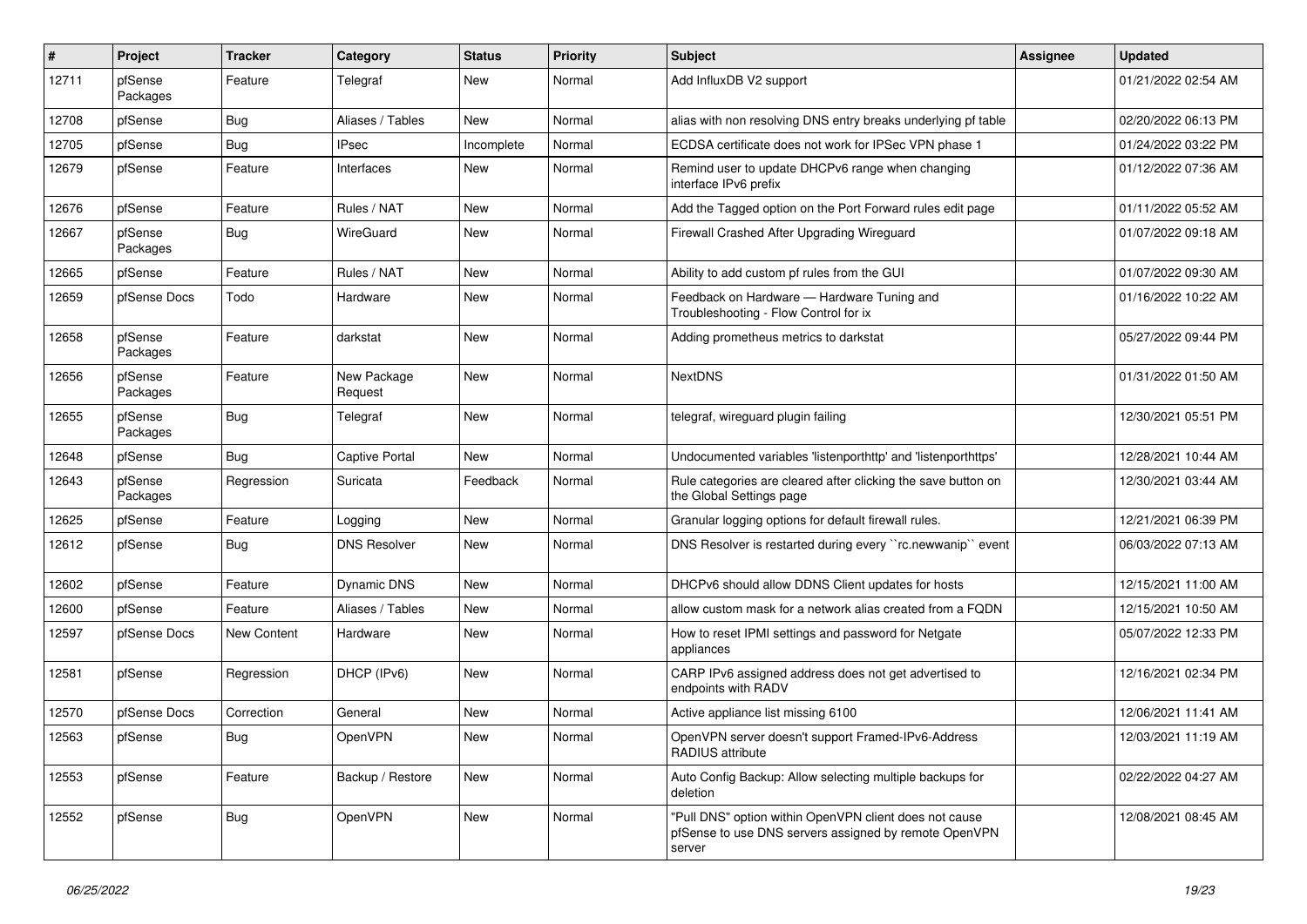| #     | Project             | <b>Tracker</b> | Category                 | <b>Status</b>                 | <b>Priority</b> | <b>Subject</b>                                                                                            | Assignee | <b>Updated</b>      |
|-------|---------------------|----------------|--------------------------|-------------------------------|-----------------|-----------------------------------------------------------------------------------------------------------|----------|---------------------|
| 12546 | pfSense Plus        | Feature        | Authentication           | New                           | Normal          | Add 2FA Support to pfSense Plus Local Database<br>Authentication                                          |          | 05/20/2022 11:40 AM |
| 12544 | pfSense             | Bug            | <b>Operating System</b>  | New                           | Normal          | OpenSSH vulnerabilities                                                                                   |          | 12/04/2021 04:36 PM |
| 12543 | pfSense             | <b>Bug</b>     | Web Interface            | Feedback                      | Normal          | Deleteing a Outbound NAT rule gave me an empty rule and<br>displayed php error in UI.                     |          | 02/14/2022 04:36 AM |
| 12542 | pfSense             | <b>Bug</b>     | Virtual IP Addresses     | New                           | Normal          | Cannot assign a same IPv6 Link-Local address to different<br>interfaces                                   |          | 11/25/2021 01:41 AM |
| 12538 | pfSense<br>Packages | <b>Bug</b>     | PIMD                     | <b>New</b>                    | Normal          | PIMD sub-interface bug                                                                                    |          | 11/20/2021 09:44 PM |
| 12535 | pfSense             | Documentation  | Routing                  | <b>New</b>                    | Normal          | Negate Rules function does not match the description                                                      |          | 11/19/2021 02:03 PM |
| 12534 | pfSense Plus        | Feature        | Hardware / Drivers       | New                           | Normal          | Generate a ISO Image for Remote Restore of pfSense Plus<br>on the XG-1537 and 1541 units with IPMI        |          | 05/30/2022 10:28 AM |
| 12524 | pfSense Plus        | Feature        | <b>Operating System</b>  | <b>New</b>                    | Normal          | OpenSSL QAT Engine                                                                                        |          | 04/10/2022 02:54 AM |
| 12519 | pfSense             | <b>Bug</b>     | Authentication           | New                           | Normal          | Fail authentication using special character in password via<br>the LDAP connector                         |          | 11/12/2021 07:39 AM |
| 12509 | pfSense             | <b>Bug</b>     | OpenVPN                  | New                           | Normal          | Deffered authentication does not work with auth-gen-token<br>external-auth or pusk "auth-token"           |          | 11/08/2021 04:01 AM |
| 12508 | pfSense             | Bug            | <b>DHCP Relay</b>        | New                           | Normal          | DHCP Relay over VPN                                                                                       |          | 11/06/2021 11:25 AM |
| 12507 | pfSense<br>Packages | <b>Bug</b>     | softflowd                | <b>Pull Request</b><br>Review | Normal          | Add support for bi-directional flows in softflowd                                                         |          | 11/11/2021 03:53 AM |
| 12504 | pfSense             | Bug            | Interfaces               | New                           | Normal          | BCM57412 NetXtreme-E 10Gb RDMA Ethernet controller<br>issue                                               |          | 11/05/2021 04:51 AM |
| 12502 | pfSense<br>Packages | Feature        | syslog-ng                | New                           | Normal          | Syslog-ng Configuration Library (scl) missing                                                             |          | 11/02/2021 06:06 PM |
| 12491 | pfSense<br>Packages | Feature        | squidguard               | New                           | Normal          | squidguard: allow multiple regex                                                                          |          | 10/28/2021 03:30 PM |
| 12483 | pfSense             | <b>Bug</b>     | Configuration<br>Backend | <b>New</b>                    | Normal          | GUI creates inconsistent config.xml                                                                       |          | 10/23/2021 06:48 AM |
| 12473 | pfSense             | Feature        | IPsec                    | New                           | Normal          | Allow user adjustment of IPsec Keep Alive periodic checks                                                 |          | 12/22/2021 05:59 AM |
| 12467 | pfSense             | Bug            | Captive Portal           | New                           | Normal          | CP error on client disconnect after reboot                                                                |          | 10/17/2021 05:35 AM |
| 12465 | pfSense<br>Packages | Feature        | haproxy                  | New                           | Normal          | Add forwardfor advanced usecases                                                                          |          | 10/16/2021 07:35 PM |
| 12464 | pfSense             | <b>Bug</b>     | Logging                  | <b>Pull Request</b><br>Review | Normal          | Syslog Auth messages are sent as Emergency Level                                                          |          | 05/17/2022 02:20 PM |
| 12461 | pfSense Docs        | Todo           | Hardware                 | New                           | Normal          | Improve macOS Serial Command Instructions                                                                 |          | 10/15/2021 03:47 PM |
| 12459 | pfSense             | Todo           | Virtual IP Addresses     | New                           | Normal          | Add IP Alias subnet input validation                                                                      |          | 10/15/2021 09:35 AM |
| 12458 | pfSense             | Feature        | Authentication           | New                           | Normal          | Use "unixHomeDirectory" instead of "homeDirectory" when<br>LDAP authentication server is Active Directory |          | 10/15/2021 08:18 AM |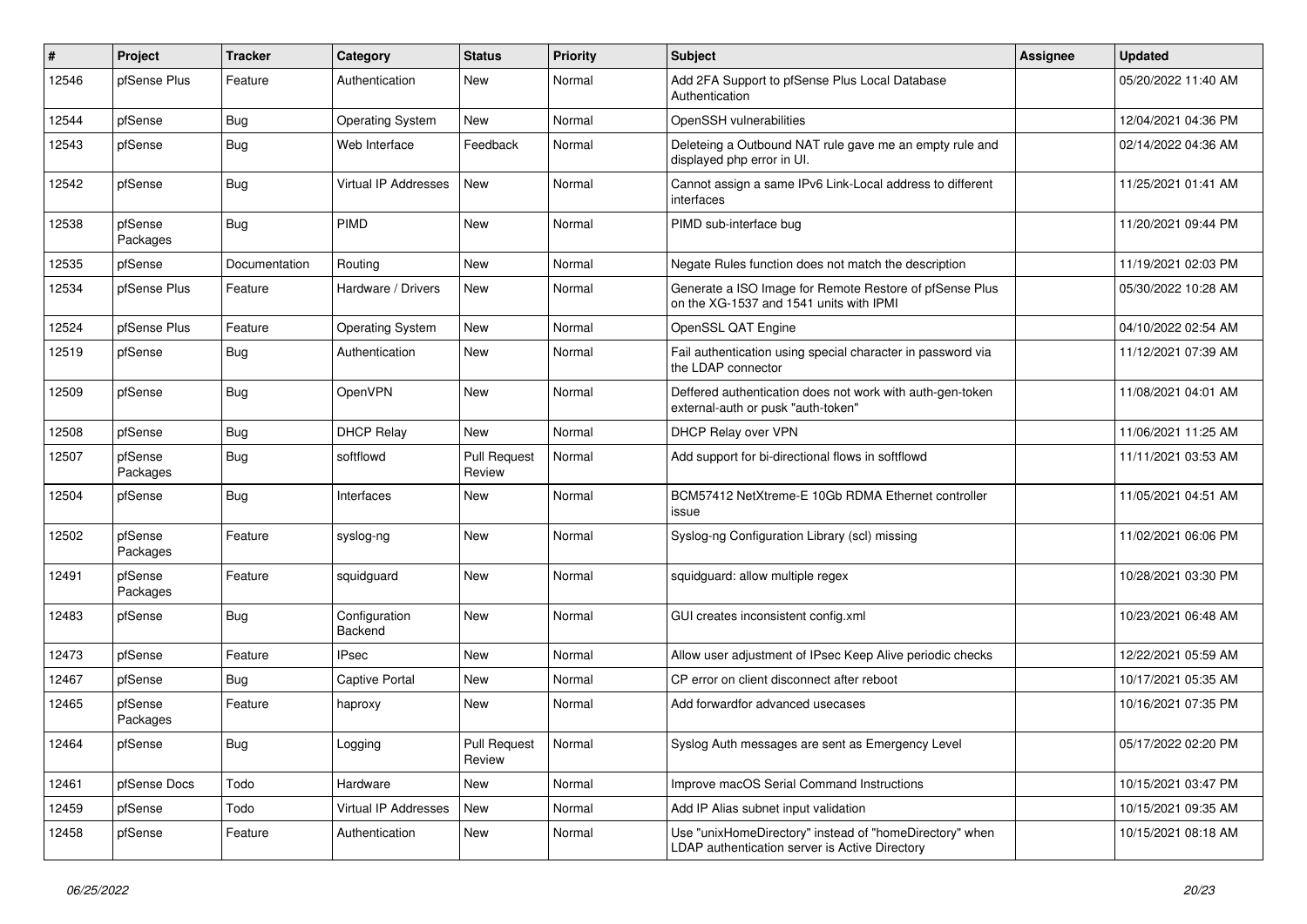| $\#$  | <b>Project</b>      | <b>Tracker</b> | Category                    | <b>Status</b> | <b>Priority</b> | <b>Subject</b>                                                                                                                      | <b>Assignee</b> | <b>Updated</b>      |
|-------|---------------------|----------------|-----------------------------|---------------|-----------------|-------------------------------------------------------------------------------------------------------------------------------------|-----------------|---------------------|
| 12451 | pfSense             | <b>Bug</b>     | <b>Virtual IP Addresses</b> | <b>New</b>    | Normal          | deleteVIP() does not check RFC2136 Update Source                                                                                    |                 | 10/13/2021 10:06 AM |
| 12444 | pfSense<br>Packages | <b>Bug</b>     | ntop                        | <b>New</b>    | Normal          | ntopng throws errors when viewing single host                                                                                       |                 | 10/11/2021 12:39 PM |
| 12436 | pfSense             | <b>Bug</b>     | PPPoE Server                | <b>New</b>    | Normal          | Pppoe server config gui does not allow setting of chap<br>authentication, and sets the network start address for<br>allocation to 0 |                 | 10/21/2021 08:15 AM |
| 12427 | pfSense<br>Packages | Todo           | haproxy                     | New           | Normal          | ha-proxy: action order in the GUI is not keeped in the<br>resulting ha-proxy configuration                                          |                 | 10/06/2021 07:02 AM |
| 12423 | pfSense<br>Packages | Bug            | pfBlockerNG                 | Feedback      | Normal          | Dashboard shows "SQLite database missing, Force Reload<br>DNSBL to recover!"                                                        |                 | 12/31/2021 01:06 PM |
| 12421 | pfSense             | Bug            | Rules / NAT                 | <b>New</b>    | Normal          | IPV6 limiter bug                                                                                                                    |                 | 10/02/2021 08:44 AM |
| 12414 | pfSense<br>Packages | Bug            | pfBlockerNG                 | Feedback      | Normal          | DNSBL SafeSearch page displays input validation error if<br>DoH / DoT blocking is not enabled                                       |                 | 12/30/2021 02:49 PM |
| 12411 | pfSense Docs        | Todo           | High Availability           | <b>New</b>    | Normal          | Feedback on High Availability - pfSense XML-RPC Config<br><b>Sync Overview</b>                                                      |                 | 09/29/2021 10:39 AM |
| 12402 | pfSense Docs        | Todo           | Configuration               | <b>New</b>    | Normal          | Feedback on Configuration - Advanced Configuration<br>Options - Notifications                                                       |                 | 09/24/2021 12:46 AM |
| 12401 | pfSense             | <b>Bug</b>     | <b>Traffic Graphs</b>       | <b>New</b>    | Normal          | Traffic graphs with untagged and tagged VLAN on same<br>interface                                                                   |                 | 09/23/2021 09:18 PM |
| 12400 | pfSense Docs        | Correction     | <b>NAT</b>                  | New           | Normal          | NAT 1:1 documentation - multi-wan information                                                                                       |                 | 03/13/2022 12:53 PM |
| 12395 | pfSense Docs        | Todo           | Packages                    | <b>New</b>    | Normal          | Feedback on Packages - FRR Package - Border Gateway<br>Protocol - BGP Required Information                                          |                 | 09/21/2021 04:32 PM |
| 12382 | pfSense             | Regression     | <b>OpenVPN</b>              | <b>New</b>    | Normal          | Certificate Depth checking creates OpenVPN micro-outages<br>every time a user authenticates after 2.5.2 upgrade                     |                 | 01/17/2022 04:17 AM |
| 12367 | pfSense             | Todo           | Installer                   | <b>New</b>    | Normal          | ZFS: Do not show memstick disk on target list                                                                                       |                 | 09/13/2021 07:37 AM |
| 12358 | pfSense<br>Packages | Feature        | pfBlockerNG                 | <b>New</b>    | Normal          | IP List Copy/Import/Export                                                                                                          |                 | 09/09/2021 01:56 PM |
| 12357 | pfSense             | <b>Bug</b>     | Captive Portal              | <b>New</b>    | Normal          | Captive Portal popup Logout button loads full login page in<br>popup when clicked                                                   |                 | 10/27/2021 12:10 PM |
| 12338 | pfSense<br>Packages | <b>Bug</b>     | <b>RRD Summary</b>          | New           | Normal          | RRD Summary does not report data on 3100                                                                                            |                 | 04/15/2022 02:54 PM |
| 12330 | pfSense<br>Packages | <b>Bug</b>     | pfBlockerNG                 | Feedback      | Normal          | pfBlockerNG devel creating invalid NAT rules on boot                                                                                |                 | 04/21/2022 12:40 PM |
| 12329 | pfSense<br>Packages | Feature        | Avahi                       | New           | Normal          | Add optional floating firewall rules for IPv4 and IPv6                                                                              |                 | 02/09/2022 04:43 PM |
| 12308 | pfSense<br>Packages | Feature        | New Package<br>Request      | New           | Normal          | Dynamicaly Update Firewall Aliases from OpenVPN LDAP<br>Group membership of the connected user                                      |                 | 08/27/2021 12:51 AM |
| 12300 | pfSense             | Feature        | Hardware / Drivers          | New           | Normal          | Add Aquantia Atlantic driver to pfsense                                                                                             |                 | 09/14/2021 06:49 AM |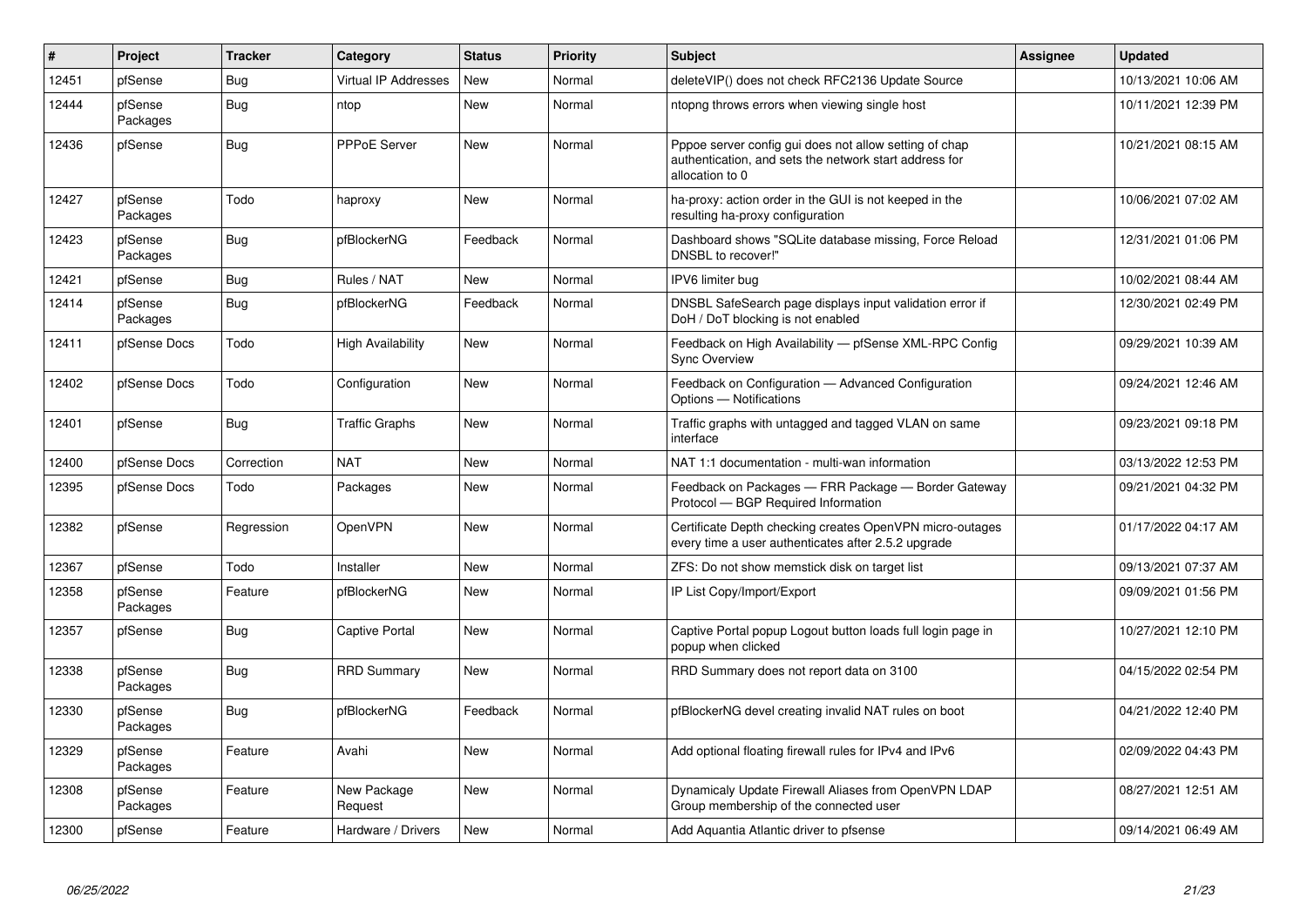| #     | Project             | <b>Tracker</b> | Category                 | <b>Status</b>                 | <b>Priority</b> | <b>Subject</b>                                                                                       | <b>Assignee</b> | <b>Updated</b>      |
|-------|---------------------|----------------|--------------------------|-------------------------------|-----------------|------------------------------------------------------------------------------------------------------|-----------------|---------------------|
| 12286 | pfSense<br>Packages | Bug            | FreeRADIUS               | New                           | Normal          | Add support for ntlm_auth in LDAP                                                                    |                 | 08/20/2021 08:27 AM |
| 12283 | pfSense             | <b>Bug</b>     | Authentication           | New                           | Normal          | LDAP/RADIUS authentication servers configuration does not<br>allow source IP address to be specified |                 | 08/20/2021 01:15 AM |
| 12268 | pfSense Docs        | Todo           | <b>Firewall Rules</b>    | New                           | Normal          | Feedback on Firewall - Aliases                                                                       |                 | 08/17/2021 12:55 AM |
| 12260 | pfSense<br>Packages | <b>Bug</b>     | ntop                     | New                           | Normal          | Update popup and version missmatch?                                                                  |                 | 01/08/2022 05:53 AM |
| 12259 | pfSense             | <b>Bug</b>     | <b>Operating System</b>  | <b>New</b>                    | Normal          | Intel em NICs Suffering Performance Degradation on<br>FreeBSD12                                      |                 | 02/25/2022 09:28 PM |
| 12258 | pfSense<br>Packages | Bug            | <b>WireGuard</b>         | Feedback                      | Normal          | Copy key buttons only work in HTTPS mode                                                             |                 | 02/03/2022 04:57 AM |
| 12249 | pfSense             | Bug            | Backup / Restore         | New                           | Normal          | HAProxy causing failed ACB backups                                                                   |                 | 11/15/2021 11:58 PM |
| 12243 | pfSense             | Todo           | Package System           | New                           | Normal          | Implement "`plugin_interfaces()`"                                                                    |                 | 02/07/2022 03:50 AM |
| 12237 | pfSense Docs        | Todo           | Hardware                 | New                           | Normal          | Feedback on Hardware - Hardware Tuning and<br>Troubleshooting                                        |                 | 08/10/2021 03:13 AM |
| 12215 | pfSense             | Regression     | OpenVPN                  | Feedback                      | Normal          | OpenVPN does not resync when running on a gateway group                                              |                 | 12/22/2021 05:49 AM |
| 12190 | pfSense             | Feature        | Rules / NAT              | <b>New</b>                    | Normal          | Add ability to reference ipv6 prefix in firewall rules and aliases                                   |                 | 08/05/2021 01:47 PM |
| 12188 | pfSense<br>Packages | <b>Bug</b>     | OpenVPN Client<br>Export | New                           | Normal          | client export breaks multi remote configurations                                                     |                 | 10/02/2021 05:58 PM |
| 12179 | pfSense<br>Packages | Feature        | gemu-guest-agent         | <b>New</b>                    | Normal          | QEMU package                                                                                         |                 | 07/30/2021 08:02 AM |
| 12176 | pfSense             | Todo           | Interfaces               | <b>Pull Request</b><br>Review | Normal          | Hide WireGuard interfaces on appropriate pages                                                       |                 | 08/11/2021 12:52 AM |
| 12162 | pfSense Docs        | Todo           | Products                 | New                           | Normal          | Add "usb reset" as possible solution for non-booting flash<br>drives on the SG-1100                  |                 | 10/07/2021 02:19 PM |
| 12139 | pfSense             | Feature        | <b>DNS Forwarder</b>     | <b>New</b>                    | Normal          | Add support in for specifying a DNSMASQ configuration file                                           |                 | 07/16/2021 09:45 PM |
| 12130 | pfSense<br>Packages | <b>Bug</b>     | Zeek                     | New                           | Normal          | Zeek fails to start                                                                                  |                 | 07/15/2021 02:00 AM |
| 12126 | pfSense<br>Packages | <b>Bug</b>     | FreeRADIUS               | New                           | Normal          | freeradius3 0.15.7 31                                                                                |                 | 10/11/2021 08:21 AM |
| 12122 | pfSense             | Bug            | Web Interface            | New                           | Normal          | Perform greedy actions asychronously                                                                 |                 | 07/10/2021 01:10 PM |
| 12121 | pfSense             | Feature        | OpenVPN                  | New                           | Normal          | Wider "local network(s)" fields in OpenVPN server<br>configuration                                   |                 | 07/19/2021 07:37 AM |
| 12120 | pfSense             | Feature        | <b>DHCP Relay</b>        | New                           | Normal          | Permit several sets of destination DHCP servers in DHCP<br>relay                                     |                 | 07/11/2021 05:41 PM |
| 12114 | pfSense<br>Packages | <b>Bug</b>     | syslog-ng                | Feedback                      | Normal          | syslog-ng only binds to the last specified interface                                                 |                 | 04/21/2022 12:40 PM |